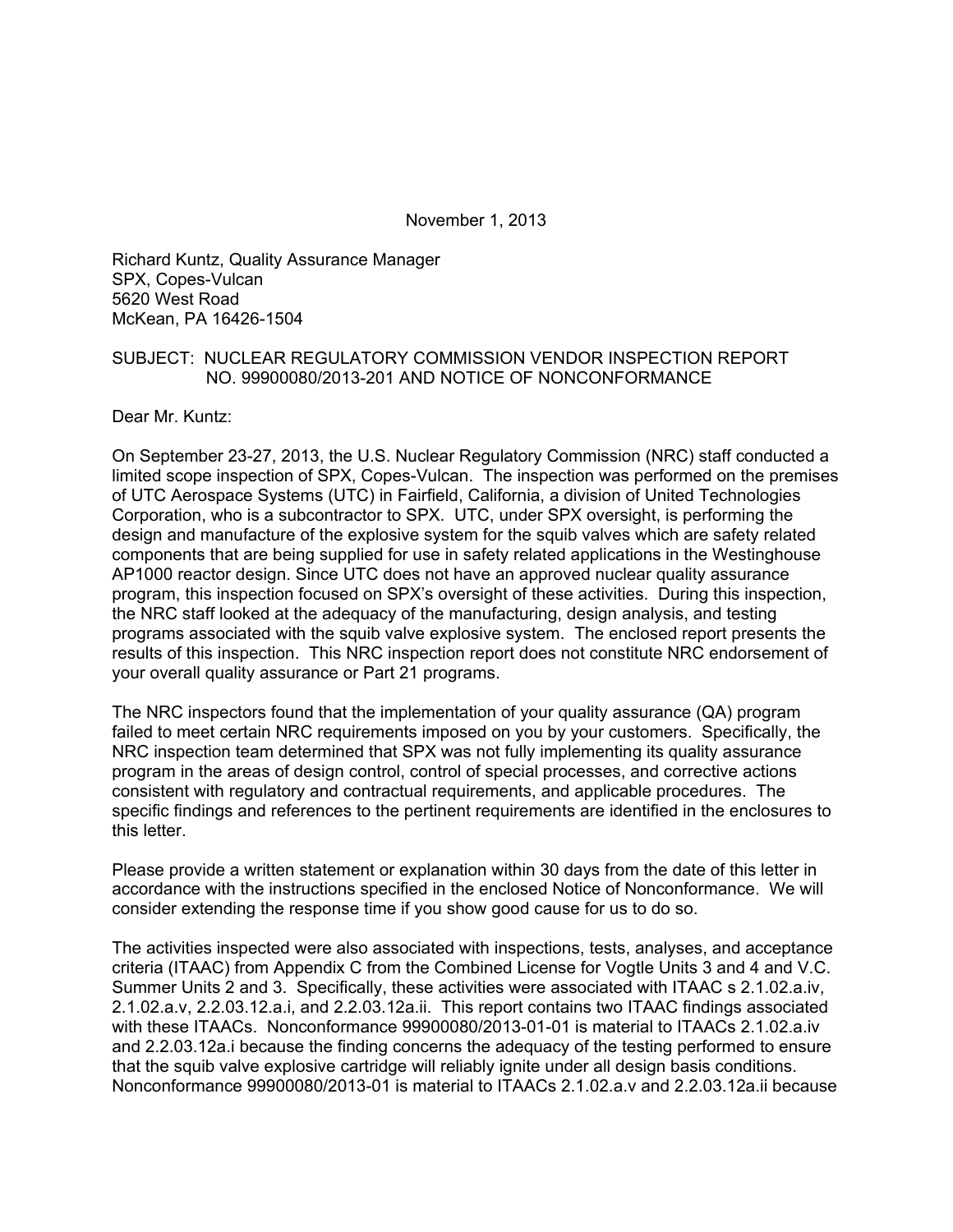R. Kuntz - 2 -

the finding concerns the adequacy of controls designed to ensure that production explosive cartridges are bounded by environmental qualification testing performed on test specimens.

In accordance with 10 CFR 2.390 of the NRC's "Rules of Practice," a copy of this letter, its enclosure(s), and your response will be made available electronically for public inspection in the NRC Public Document Room or from the NRC's document system (ADAMS), accessible at http://www.nrc.gov/reading-rm/adams.html. To the extent possible, your response, (if applicable), should not include any personal privacy, proprietary, or safeguards information so that it can be made available to the Public without redaction. If personal privacy or proprietary information is necessary to provide an acceptable response, then please provide a bracketed copy of your response that identifies the information that should be protected and a redacted copy of your response that deletes such information. If you request that such material is withheld from public disclosure, you must specifically identify the portions of your response that you seek to have withheld and provide in detail the bases for your claim (e.g., explain why the disclosure of information will create an unwarranted invasion of personal privacy or provide the information required by 10 CFR 2.390(b) to support a request for withholding confidential commercial or financial information).

If Safeguards Information is necessary to provide an acceptable response, please provide the level of protection described in 10 CFR 73.21.

Sincerely,

#### */RA/*

Richard A. Rasmussen, Chief Electrical Vendor Inspection Branch Division of Construction Inspection and Operational Programs Office of New Reactors

Docket No.: 99900080

Enclosures:

- 1. Notice of Nonconformance
- 2. Inspection Report No. 99900080/2013-201 and Attachment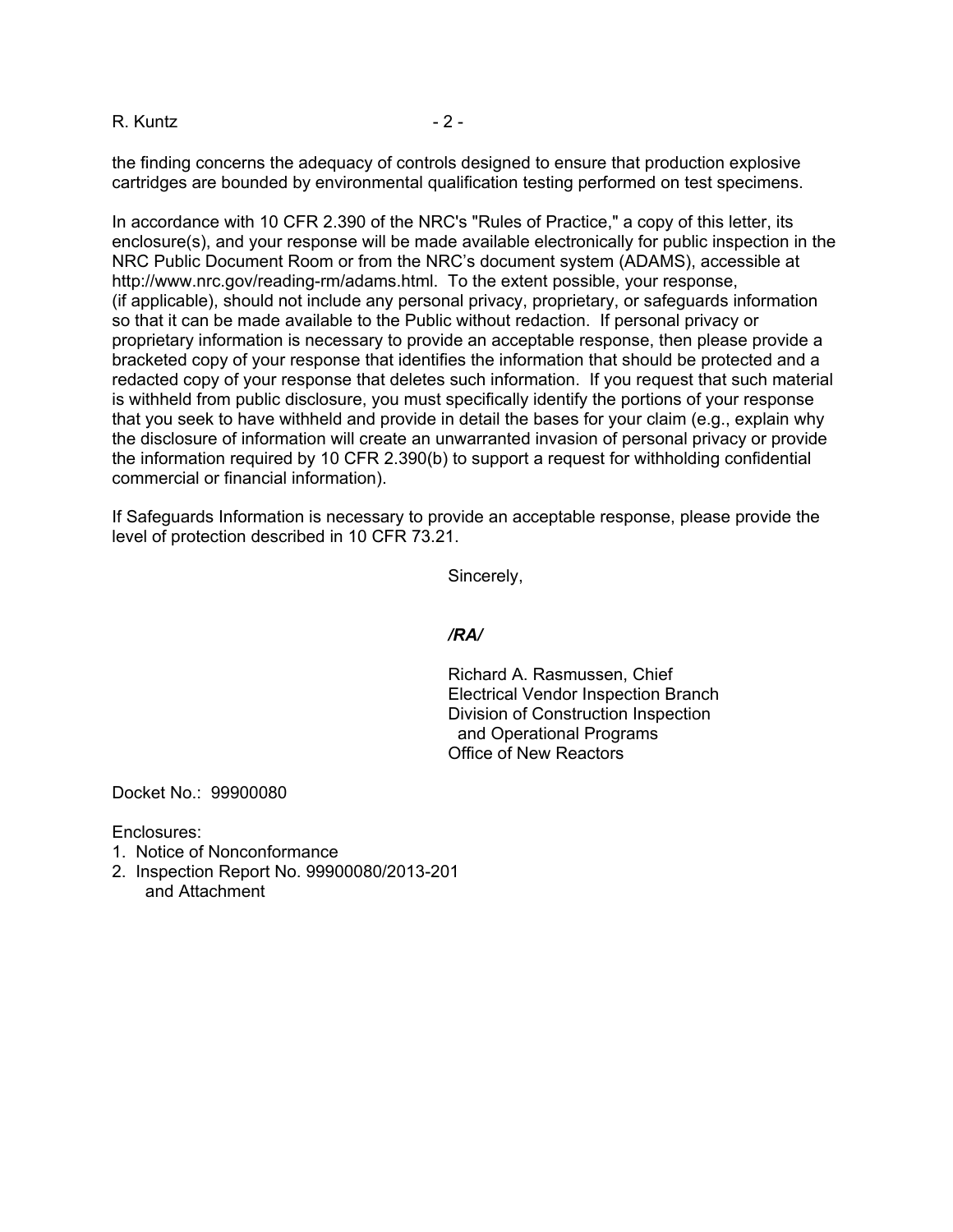the finding concerns the adequacy of controls designed to ensure that production explosive cartridges are bounded by environmental qualification testing performed on test specimens.

In accordance with 10 CFR 2.390 of the NRC's "Rules of Practice," a copy of this letter, its enclosure(s), and your response will be made available electronically for public inspection in the NRC Public Document Room or from the NRC's document system (ADAMS), accessible at http://www.nrc.gov/reading-rm/adams.html. To the extent possible, your response, (if applicable), should not include any personal privacy, proprietary, or safeguards information so that it can be made available to the Public without redaction. If personal privacy or proprietary information is necessary to provide an acceptable response, then please provide a bracketed copy of your response that identifies the information that should be protected and a redacted copy of your response that deletes such information. If you request that such material is withheld from public disclosure, you must specifically identify the portions of your response that you seek to have withheld and provide in detail the bases for your claim (e.g., explain why the disclosure of information will create an unwarranted invasion of personal privacy or provide the information required by 10 CFR 2.390(b) to support a request for withholding confidential commercial or financial information).

If Safeguards Information is necessary to provide an acceptable response, please provide the level of protection described in 10 CFR 73.21.

Sincerely,

#### */RA/*

Richard A. Rasmussen, Chief Electrical Vendor Inspection Branch Division of Construction Inspection and Operational Programs Office of New Reactors

Docket No.: 99900080

Enclosures:

- 1. Notice of Nonconformance
- 2. Inspection Report No. 99900080/2013-201 and Attachment

DISTRIBUTION: ERoach KKavanagh **TScarbrough TSakadales** AP1000 Distribution rick.kuntz@spx.com **ADAMS Accession No.:** ML13302B397 NRC-002

| ADAMS ACCESSION NO ML 1330ZB397 |               |               | <b>INNU-UUZ</b> |
|---------------------------------|---------------|---------------|-----------------|
| <b>OFFICE</b>                   | NRO/DCIP/CEVB | NRO/DCIP/CEVB | NSIR/DSO        |
| <b>NAME</b>                     | JJacobson     | SEdmonds      | RWav            |
| <b>DATE</b>                     | 10/28/2013    | 10/29/2013    | 10/29/2013      |
| <b>OFFICE</b>                   | NRO/DCIP      | NRO/DCIP/IGCB | NRO/DCIP/EVIB   |
| <b>NAME</b>                     | TFrve         | BAnderson     | RRasmussen      |
| <b>DATE</b>                     | 10/31/2013    | 10/30/2013    | 11/01/2013      |

**OFFICIAL RECORD COPY**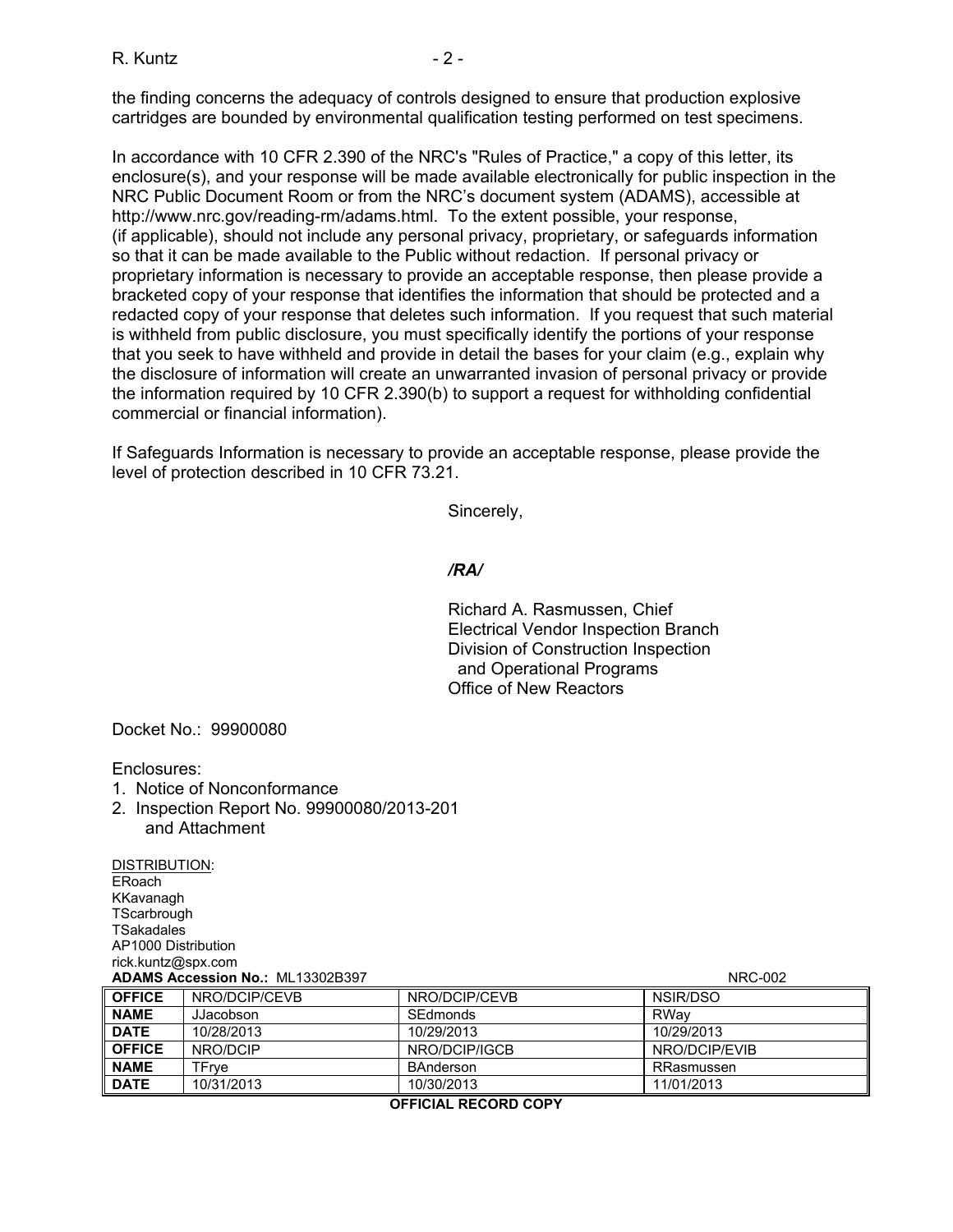#### **NOTICE OF NONCONFORMANCE**

SPX, Copes-Vulcan Docket No. 99900080 McKean, PA 16426-1504

Report No. 2013-201

Based on the results of a U.S. Nuclear Regulatory Commission (NRC) inspection conducted of SPX, Copes-Vulcan (hereafter referred to as SPX), at the facilities of UTC Aerospace Systems in Fairfield, CA, from September 23-27, 2013, it appears that certain activities were not conducted in accordance with NRC requirements that were contractually imposed upon SPX by its customers or by NRC licensees.

A. Criterion III, "Design Control," of Appendix B, "Quality Assurance Criteria for Nuclear Power Plants and Fuel Reprocessing Plants," to Title 10 of the *Code of Federal Regulations* (10 CFR) Part 50, "Domestic Licensing of Production and Utilization Facilities," states, in part, that "The design control measures shall provide for verifying or checking the adequacy of design, such as by the performance of design reviews, by the use of alternate or simplified calculational methods, or by the performance of a suitable testing program."

Contrary to the above, as of September 27, 2013, SPX failed to sufficiently verify the adequacy of the design of the explosive system that provides the motive force for the squib valves. Specifically, the team determined that sufficient testing or analysis was not performed to ensure the squib valve initiator output would be sufficient to reliably ignite the explosive cartridge under all design basis conditions. The sizing of the initiator, its orientation, and other critical aspects of the design were chosen largely based upon engineering judgment and an analytical basis was not developed for determining cartridge ignition input requirements or initiator output. Also, an insufficient number of cartridge firings were performed to statistically support reliable performance.

This issue has been identified as Nonconformance 99900080/2013-201-01.

B. Criterion III, "Design Control," of Appendix B to 10 CFR Part 50, states, in part, that "applicable regulatory requirements and the design basis are correctly translated into specifications, drawings, procedures, and instructions." It also states that "measures shall be established for the selection and review for suitability of application of materials, parts, equipment, and processes that are essential to the safety-related functions of the structures, systems, and components."

Contrary to the above, as of September 27, 2013, SPX failed to establish sufficient measures for the selection and review for suitability of application of parts that are essential to the safety-related functions of the squib valves. Specifically, SPX failed to identify as a critical characteristic whether the explosive powder mix was free of contaminants that could potentially degrade performance under design basis conditions.

This issue has been identified as Nonconformance 99900080/2013-201-02.

C. Criterion XVI, "Corrective Action," of Appendix B to 10 CFR Part 50 states, in part, "Measures shall be established to assure that conditions adverse to quality, such as failures, malfunctions, deficiencies, deviations, defective material and equipment, and nonconformances are promptly identified and corrected."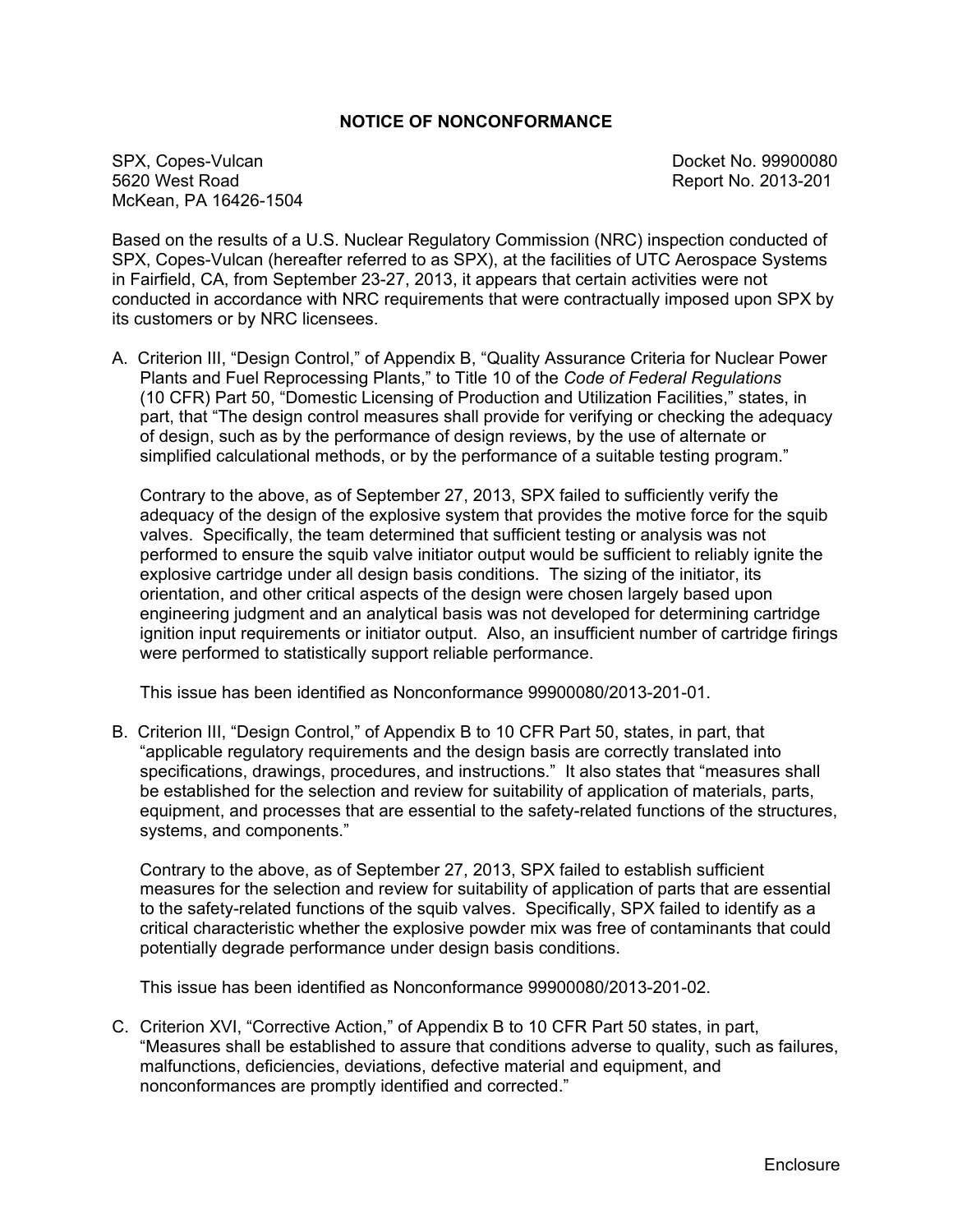Contrary to the above, as of September 27, 2013, in two instances, SPX failed to promptly correct conditions adverse to quality. In the first example, SPX failed to correct issues associated with the loss of manufacturing traceability for a lot of carbon potassium nitrate (CPN) Powder as described in Corrective Action Request (CAR) 881. SPX closed this CAR prior to verifying that the specified corrective actions were completed. The inspection team identified that as of September 27, 2013, the specified corrective actions had not been taken.

In the second example, SPX failed to correct issues associated with the improper mixing of CPN powder as described in CAR 850. According to CAR 850, SPX was to monitor the effectiveness of the specified corrective actions for three months. On April 12, 2013, SPX closed the CAR without verifying that the corrective actions had been accomplished. The inspection team identified that as of September 27, 2013, the specified corrective actions had not been taken.

This issue has been identified as Nonconformance 99900080/2013-201-03.

Please provide a written statement or explanation to the U.S. Nuclear Regulatory Commission, ATTN: Document Control Desk, Washington, DC 20555-0001 with a copy to the Chief, Electrical Vendor Inspection Branch, Division of Construction Inspection and Operational Programs, Office of New Reactors, within 30 days of the date of the letter transmitting this Notice of Nonconformance. This reply should be clearly marked as a "Reply to a Notice of Nonconformance" and should include for each noncompliance: (1) the reason for the noncompliance, or if contested, the basis for disputing the noncompliance; (2) the corrective steps that have been taken and the results achieved; (3) the corrective steps that will be taken to avoid noncompliances; and (4) the date when your corrective action will be completed. Where good cause is shown, consideration will be given to extending the response time.

Because your response will be made available electronically for public inspection in the NRC Public Document Room or from the NRC's document system (ADAMS), accessible from the NRC Web site at http://www.nrc.gov/reading-rm/adams.html, to the extent possible, it should not include any personal privacy, proprietary, or safeguards information so that it can be made available to the public without redaction. If personal privacy or proprietary information is necessary to provide an acceptable response, then please provide a bracketed copy of your response that identifies the information that should be protected and a redacted copy of your response that deletes such information.

If you request withholding of such material, you must specifically identify the portions of your response that you seek to have withheld and provide in detail the bases for your claim of withholding (e.g., explain why the disclosure of information will create an unwarranted invasion of personal privacy or provide the information required by 10 CFR 2.390(b) to support a request for withholding confidential commercial or financial information). If safeguards information is necessary to provide an acceptable response, please provide the level of protection described in 10 CFR 73.21.

Dated this 1st day of November 2013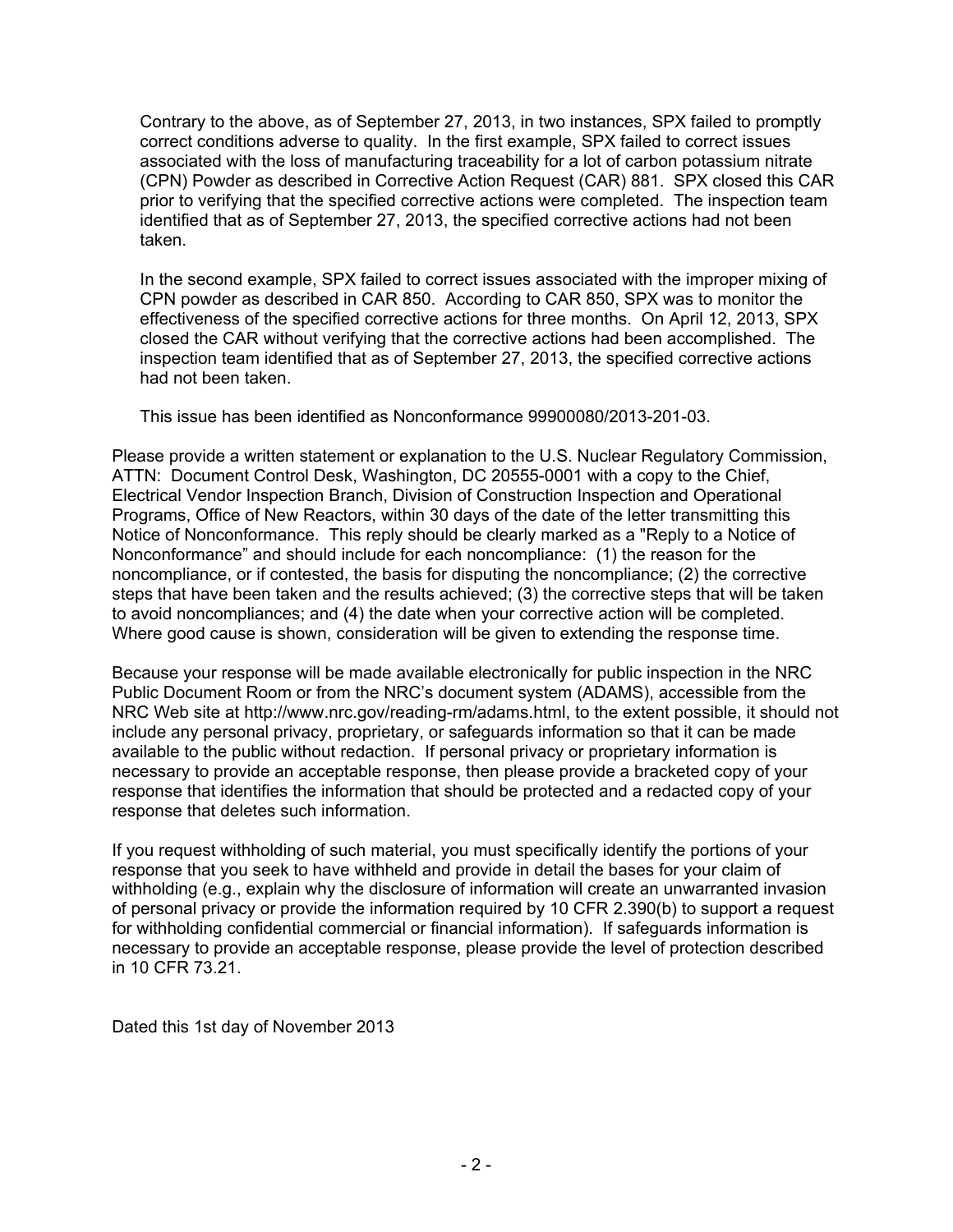#### **U.S. NUCLEAR REGULATORY COMMISSION OFFICE OF NEW REACTORS DIVISION OF CONSTRUCTION INSPECTION AND OPERATIONAL PROGRAMS**

| Docket No.:              | 99900080                                                                                                                                                                                                                      |                                                                                                                   |             |
|--------------------------|-------------------------------------------------------------------------------------------------------------------------------------------------------------------------------------------------------------------------------|-------------------------------------------------------------------------------------------------------------------|-------------|
| Report No.:              | 99900080/2013-201                                                                                                                                                                                                             |                                                                                                                   |             |
| Vendor:                  | SPX, Copes-Vulcan<br>5620 West Road<br>McKean, PA 16426-1504                                                                                                                                                                  |                                                                                                                   |             |
| <b>Vendor Contact:</b>   | Mr. Richard Kuntz,<br><b>Quality Assurance Manager</b>                                                                                                                                                                        |                                                                                                                   |             |
| Background:              | SPX, Copes-Vulcan is currently manufacturing squib valves that<br>are being supplied for use in safety related systems as part of the<br>Westinghouse AP1000 reactor design at the Vogtle and V.C.<br>Summery nuclear plants. |                                                                                                                   |             |
| <b>Inspection Dates:</b> | September 23 - 27, 2013                                                                                                                                                                                                       |                                                                                                                   |             |
| <b>Inspection Team:</b>  | Jeffrey Jacobson<br><b>Shavon Edmonds</b><br>Ralph Way<br>Sirri Oguz                                                                                                                                                          | NRO/DCIP/CEVB<br>NRO/DCIP/CEVB<br>NSIR/DSO<br><b>Consultant, National Aeronautics</b><br>and Space Administration | Team Leader |
| Approved by:             | Richard A. Rasmussen, Chief<br><b>Electrical Vendor Inspection Branch</b><br>Division of Construction Inspection<br>and Operational Programs<br><b>Office of New Reactors</b>                                                 |                                                                                                                   |             |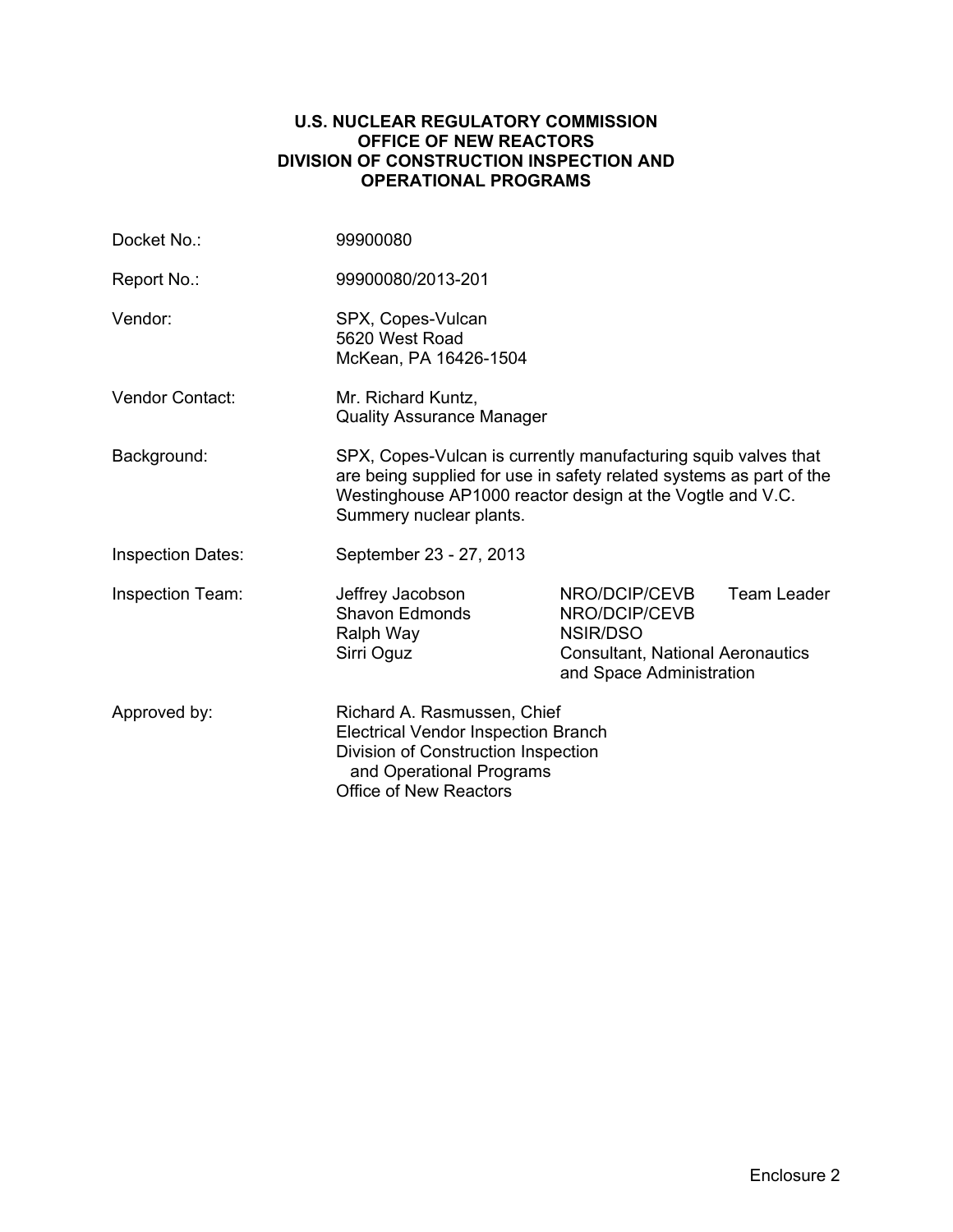# **EXECUTIVE SUMMARY**

SPX, Copes-Vulcan 99900080/2013-201

During the period from September 23-27, 2013, the U.S. Nuclear Regulatory Commission (NRC) staff conducted a limited scope inspection of SPX, Copes-Vulcan, the supplier of the safety related squib valves for the Westinghouse AP1000 design. The inspection was performed on the premises of UTC Aerospace Systems (UTC) in Fairfield, California, a division of United Technologies Corporation, who as a subcontractor to SPX, is performing the design and manufacture of the explosive system for the squib valves. Since UTC does not have an approved nuclear quality assurance program, this inspection focused on SPX's oversight of these activities including the methods being employed by SPX to commercially "dedicate"<sup>1</sup> these sub-components. During this inspection, the NRC staff looked at the adequacy of the design, manufacturing, and qualification testing programs associated with the squib valve explosive.

The activities inspected were associated with inspections, tests, analyses, and acceptance criteria (ITAAC) from Appendix C from the Combined License for Vogtle Units 3 and 4 and V.C. Summer Units 2 and 3. Specifically, these activities were associated with ITAACs 2.2.02.a.iv, 2.2.02.a.v, 2.2.03.12.a.i, and 2.2.03.12a.ii.

The following regulations served as the bases for the NRC inspection:

- Appendix B to Title 10 of the *Code of Federal Regulations* (10 CFR) Part 50
- 10 CFR Part 21
- 10 CFR50.49

 $\overline{a}$ 

The NRC inspection team observed various activities associated with the design, manufacturing, and assembly of the explosive system for the squib valves. The team reviewed design validation testing data, observed selected fabrication and assembly steps, inspected material storage methods, reviewed applicable procedures and fabrication documents, and conducted interviews with responsible SPX personnel to determine if SPX performed these activities in accordance with the applicable design, quality, and technical requirements imposed on them by their customers. The results of this inspection are summarized below.

### Design Validation and Testing of Explosive System

The team reviewed documentation and held discussions with UTC, SPX, and Westinghouse personnel associated with the design validation and testing of the squib valve explosive system. The team focused its review on two critical aspects of the explosive system: (1) ensuring that the explosive cartridge produces the correct output (motive force necessary to operate the valve) when fired; and (2) ensuring that sufficient margin exists in the cartridge design to ensure reliable ignition given a successful firing of the initiator.

 $1$  10 CFR Part 21.3, defines "Dedication" as  $\dots$  an acceptance process undertaken to provide reasonable assurance that a commercial grade item to be used in a basic component will perform its intended safety function and, in this respect, is deemed equivalent to an item designed and manufactured under a 10 CFR Part 50, Appendix B, quality assurance program. This assurance is achieved by identifying the critical characteristics of the item and verifying their acceptance by inspections, tests, or analysis performed by the purchaser or third party dedicating entity…."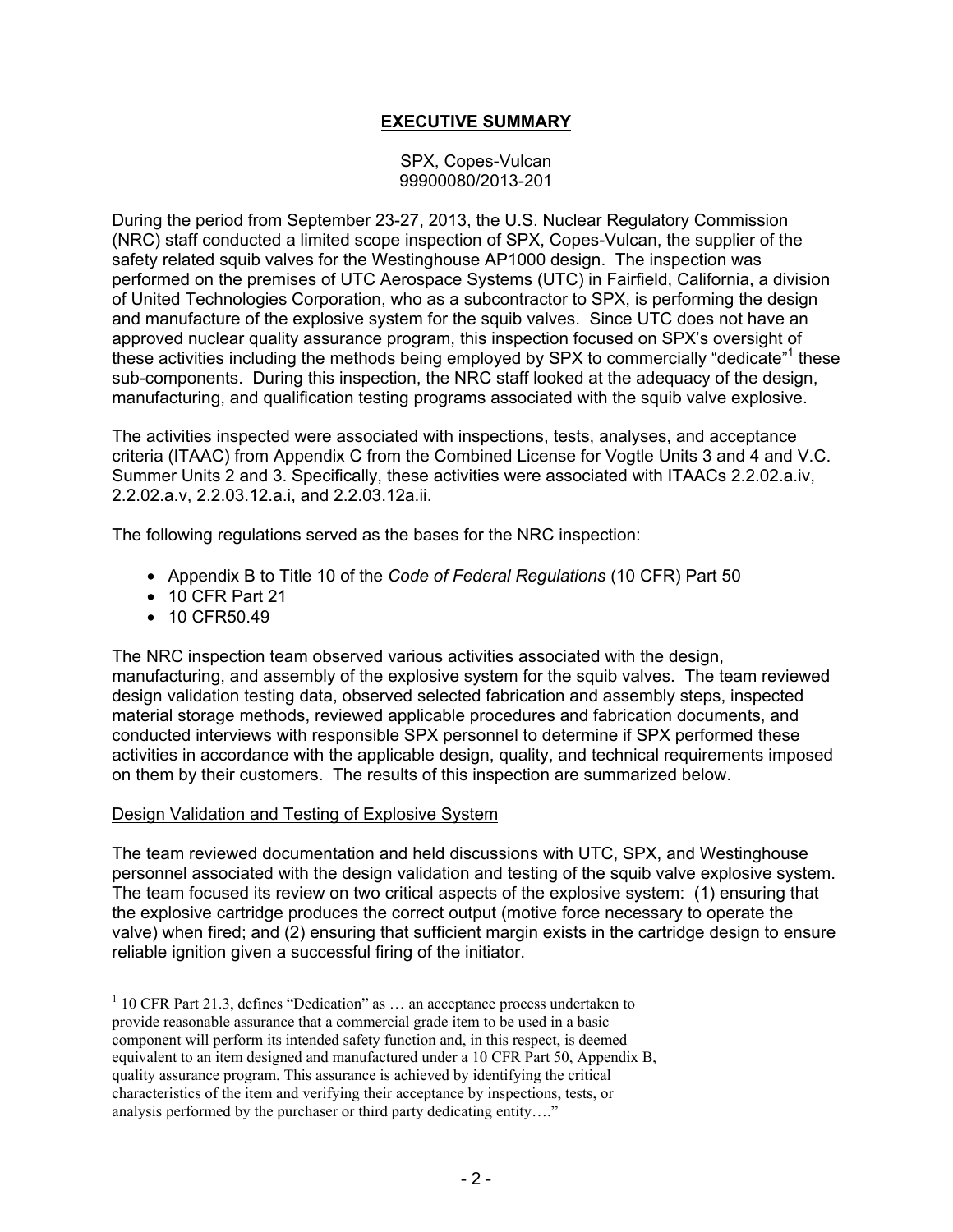With respect to Item (1) above, the team concluded that SPX/UTC had performed sufficient testing and analysis to ensure that given the successful ignition of the explosive cartridge, its output would be sufficient to operate the valve. No findings of significance were identified associated with this aspect of the team's review. With respect to Item (2), the team determined that sufficient testing or analysis was not performed to ensure the initiator output would be sufficient to reliably ignite the explosive cartridge under all design basis conditions. This issue was identified as Nonconformance 99900080/2013-201-01. This inspection finding is associated with ITAAC s 2.2.02.a.iv and 2.2.03.12a.i and is material to the ITAAC acceptance criteria because the finding concerns the adequacy of the testing performed to ensure that the squib valve explosive cartridge will reliably ignite under all design basis conditions.

# Manufacturing Controls on Production and Testing of Explosive Powder Production

The inspection team reviewed procurement, manufacturing, and testing records associated with the production by UTC of the carbon potassium nitrate (CPN) powder used in the explosive cartridges. The team determined that contrary to 10 CFR Part 21.3 and Criterion III of Appendix B to 10 CFR Part 50, "Design Control," SPX/UTC had not identified all critical characteristics of the explosive powder mix nor has SPX instituted controls sufficient to ensure the absence of contaminants from the explosive powder mix through inspections, tests, or analysis. This item was identified as Nonconformance 99900080/2013-201-02. This inspection finding is associated with ITAAC s 2.2.02.a.v and 2.2.03.12a.ii.and is material to the ITAAC acceptance criteria because the finding concerns the adequacy of the testing performed to ensure that the production squib valves will be bounded by those that were tested through the qualification program.

### Review of Root Cause Analysis Reports Associated with Anomalous Cartridge Performance

The team reviewed the Failure Analysis Report (FAR) and Root Cause Analysis which were conducted by SPX/UTC after several explosive cartridges exhibited anomalous performance during previous testing. The inspection team identified that the SPX/UTC FAR consisted of a detailed fault tree analysis. The team identified that the most possible failure modes were analyzed and evaluated properly; however, the fault tree did not assess as a possibility that the initiator design output was insufficient to reliably ignite the cartridge. Failure of SPX/UTC to sufficiently validate this aspect of the design was identified above as Nonconformance 9990080/201-01-01.

### Welding of Internal and External Seals

The inspectors determined that SPX/UTC established a program that adequately controls the welding of the internal and external seals of the squib valve cartridges in accordance with the regulatory requirements of Criterion IX "Control of Special Processes" of Appendix B to 10 CFR Part 50. No findings of significance were identified.

# Non-destructive Testing of Explosive Cartridge

The inspection team reviewed activities and documentation associated with the non-destructive testing of the production cartridges, initiators, and propellant. The non-destructive test protocol was found to be sufficient to ensure the proper manufacture and assembly of the cartridges. All personnel interviewed were trained and knowledgeable of the testing procedures and could explain procedures for addressing material that did not conform to design standards. No findings of significance were identified.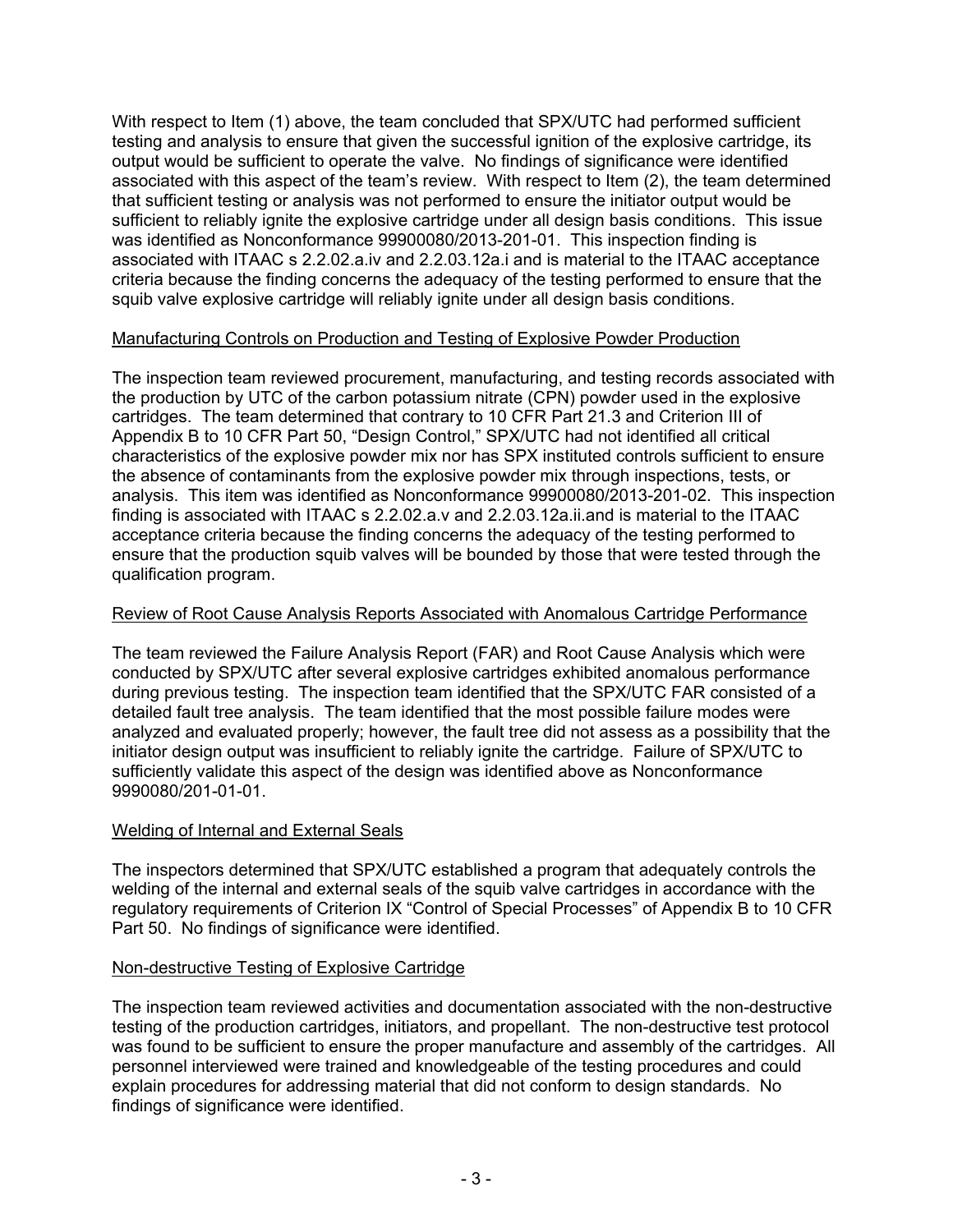### Loading of Explosive Powder

The inspection team reviewed the manufacturing procedure for cartridge assembly of the 8-Inch high pressure squib valves, including specific instructions concerning the loading of the propellant into the cartridge. The team also reviewed the Moisture Test Data Report for the propellant being loaded and the scale calibration certification report for the scale being used. The team witnessed the loading of propellant into the cartridge. Loading personnel were interviewed and their training and qualifications forms were reviewed. The team reviewed the results of the last explosive safety inspection (October 24 through November 15, 2012), conducted by the Bureau of Alcohol, Tobacco, Firearms, and Explosives (ATFE). No findings of significance were identified.

#### Review of Nonconformance Reports and Corrective Action Documents

The inspection team reviewed SPX/UTC's implementing procedures governing the corrective action process to verify compliance with the requirements of Criterion XVI, "Corrective Action," of Appendix B to 10 CFR Part 50. The team determined that SPX had closed corrective action request (CAR) 850 and 881 before ensuring that the specified corrective actions had been implemented. These CARs involved issues with traceability of explosive powder lots and a lost work order at UTC. The team determined that SPX had closed the CARs upon the receipt of UTC's proposed corrective actions without verifying whether the proposed corrective actions had been implemented. This issue was identified as Nonconformance 99900080/2013-01-03.

#### Review of Calibration Records for Critical Instruments

The inspectors determined that SPX/UTC established a program that adequately controls the calibration and use of measuring and test equipment in accordance with the regulatory requirements of Criterion XII, "Control of Measuring and Test Equipment," of Appendix B to 10 CFR Part 50. No findings of significance were identified.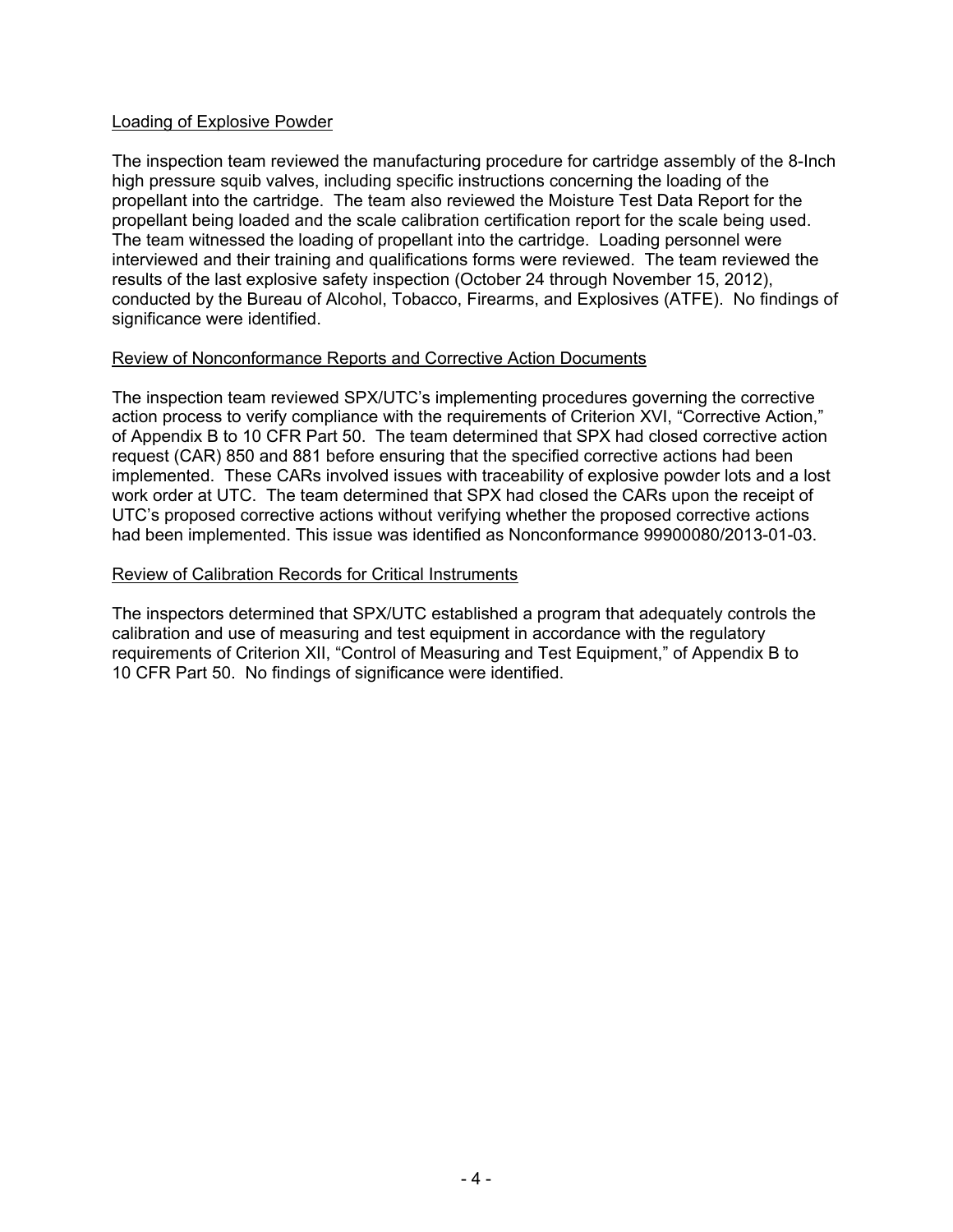# **REPORT DETAILS**

During the inspection the Nuclear Regulatory Commission (NRC) inspection team observed various activities associated with the design, manufacturing, and assembly of the explosive system for the squib valves. The team reviewed design validation testing data, observed selected fabrication and assembly steps, inspected material storage methods, reviewed applicable procedures and fabrication documents, and conducted interviews with responsible SPX personnel to determine if SPX performed these activities in accordance with the applicable design, quality, and technical requirements imposed on them by their customers.

#### 1. Design Validation and Testing of Explosive System

#### a. Inspection Scope

The team reviewed documentation and held discussions with UTC, SPX, and Westinghouse personnel associated with the design validation and testing of the squib valve explosive system. The squib valve explosive system consists of an explosive cartridge that provides the primary motive force necessary to operate the valve, and an initiator which is a small explosive device that is mounted onto the explosive cartridge and which electrically interfaces with the plants reactor protection systems. The explosive cartridge is further divided into two compartments, one containing carbon potassium nitrate (CPN) powder and one containing CPN granules. The design is such that once an electrical signal is received by the initiator, the initiator ignites transferring pressure and hot particles into the CPN powder contained in the upper portion of the explosive cartridge. Once ignited, the CPN powder then ignites the CPN granules which provide the primary motive force to operate the valve.

The team focused its review on two critical attributes of the explosive system: (1) ensuring that the explosive cartridge produces the correct output (motive force necessary to operate the valve) when fired; and (2) ensuring that sufficient margin exists in the cartridge design to ensure reliable ignition given a successful firing of the initiator. With respect to Item (1), the team reviewed the test data used by SPX/UTC to establish acceptance criteria which are then applied to cartridges from each lot that are tested (fired) in a closed bomb pressure vessel. The team reviewed the basis for the acceptance criteria which were given in terms of peak pressure and maximum time from initiation to peak pressure.

With respect to Item two, the team reviewed the methods used by SPX/UTC to validate the design of the initiator/cartridge interface including those activities which would ensure reliable ignition of the explosive cartridge given a successful firing of the squib valve initiator. The team reviewed the design basis for the output of the electrically fired initiator, including the basis for ensuring adequate margin exists between the energy output of the initiator and the energy input requirements of the explosive cartridge, taking into account considerations for aging, radiation, manufacturing tolerances, and other factors.

The documents reviewed by the inspectors are included in the attachment to this inspection report.

### b. Findings and Observations

With respect to the cartridge output (critical attribute one above), the team reviewed the pressure versus time signature data curves created from the test firings of the cartridges into a closed bomb vessel and used by SPX/UTC to derive acceptance criteria for production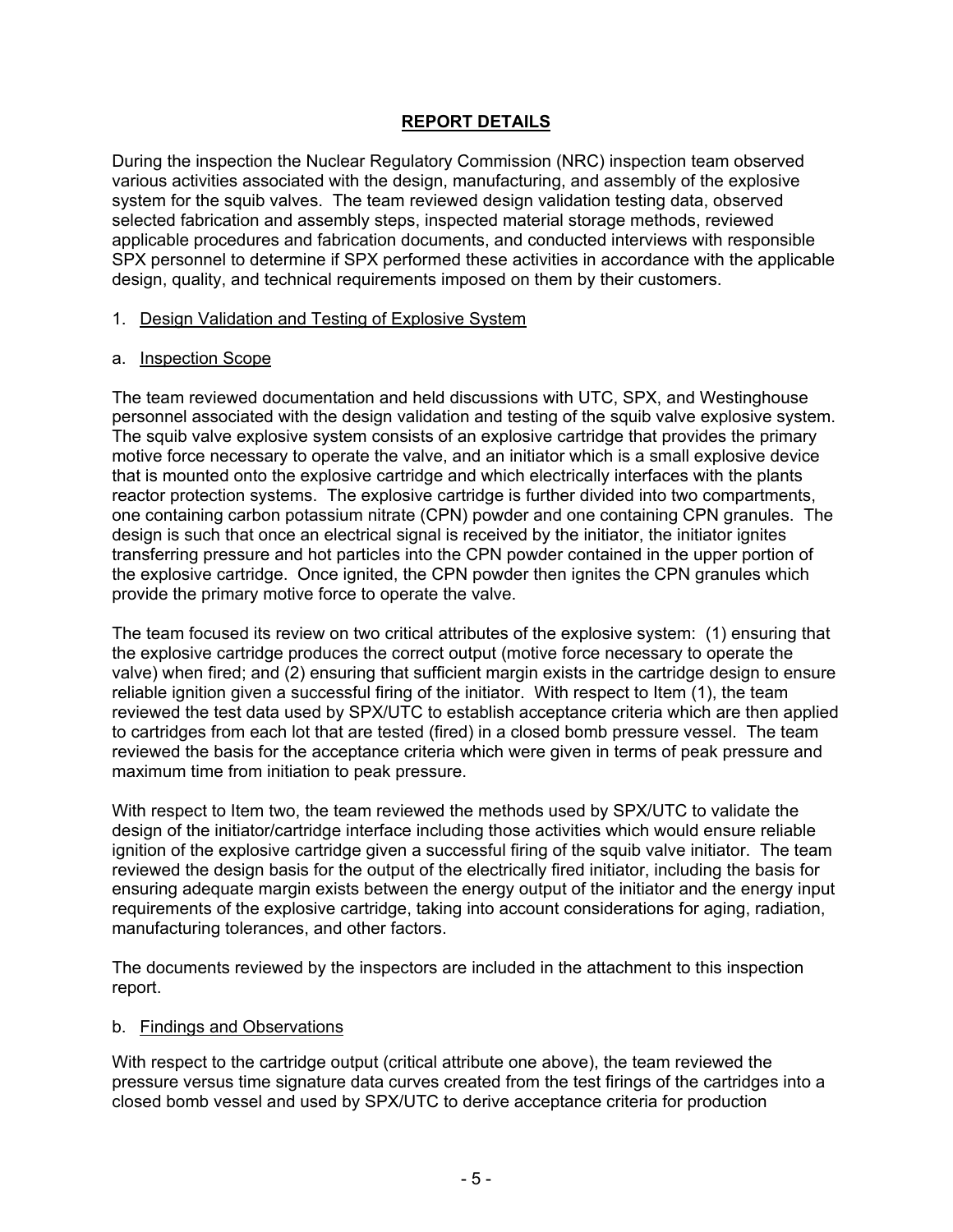cartridges. Data from 80% and 120% closed bomb margin tests were used to generate peak pressure and time-to-peak pressure limits. A sample size of eight units (four with 80% and four with 120% cartridge load) was used for each cartridge configuration. UTC set the criteria limits by applying a tolerance interval that covers the 99% population at a 95% confidence band. UTC criteria also require that the variation within a specific lot is controlled and that the standard deviation of the entire lot stays within the established criteria in addition to the individual samples. The team had no findings of concerns in this area.

With respect to the cartridge/initiator interface, (critical attribute two above), the team determined that sufficient testing or analysis was not performed to ensure the initiator output will reliably ignite the explosive cartridge under all design basis conditions. The team determined that the sizing of the initiator, its orientation, and other critical aspects of the design were chosen largely based upon engineering judgment and that an analytical basis was not developed for determining cartridge ignition input requirements or initiator output. The team determined that the initiator selected by SPX/UTC was previously qualified for a commercial cartridge assembly that consisted of a different type of propellant and ignition powder. The initiator design or charge size was not re-sized for the SPX cartridges.

The team determined that to date, SPX/UTC has relied on testing to demonstrate cartridge performance; however, the focus of the test program was primarily to ensure that proper cartridge output is achieved given cartridge ignition, rather than on ensuring cartridge ignition will reliably occur. The team determined an insufficient number of cartridge firings were performed to statistically support reliable ignition will occur. Furthermore, the large majority of the test firings were performed under ambient as opposed to design basis conditions and there was no demonstration that sufficient margin exists in this aspect of the design to account for changes in cartridge/initiator performance that could occur due to environmental or aging factors. Also, sufficient testing was not performed as necessary to account for differences in performance between manufacturing lots or other unknown factors that could affect ignitability of the cartridges.

Highlighting the above concern is the fact that anomalous cartridge ignition was detected on some cartridge firings during lot acceptance testing, including one cartridge that failed to fire after successful firing of its initiator. The team's review of the SPX/UTC root cause analysis reports and the subsequent corrective actions associated with this issue is contained in paragraph 3 of this report.

The team determined that contrary to Criterion III of Appendix B to Title 10 of the *Code of Federal Regulations* (10 CFR) Part 50, "Design Control," SPX/UTC has not performed sufficient testing or analysis to validate the design, specifically the ability of the initiator to reliably ignite the explosive charge under all design basis conditions. This item is identified as Nonconformance 99900080/2013-01-01 and is associated with inspections, tests, analyses, and acceptance criteria (ITAAC) 2.2.02.a.iv and 2.2.03.12a.i. It is material to the ITAAC acceptance criteria because the finding concerns the adequacy of the testing performed to ensure that the squib valve explosive cartridge will reliably ignite under all design basis conditions.

In response to the team's concerns, SPX generated Corrective Action Request (CAR) #943, dated September 25, 2013, which indicated they are evaluating several options to demonstrate that sufficient margin exists in this aspect of the design, including possibly performing a series of tests with reduce load initiators or making a design change to increase the explosive load in the initiator.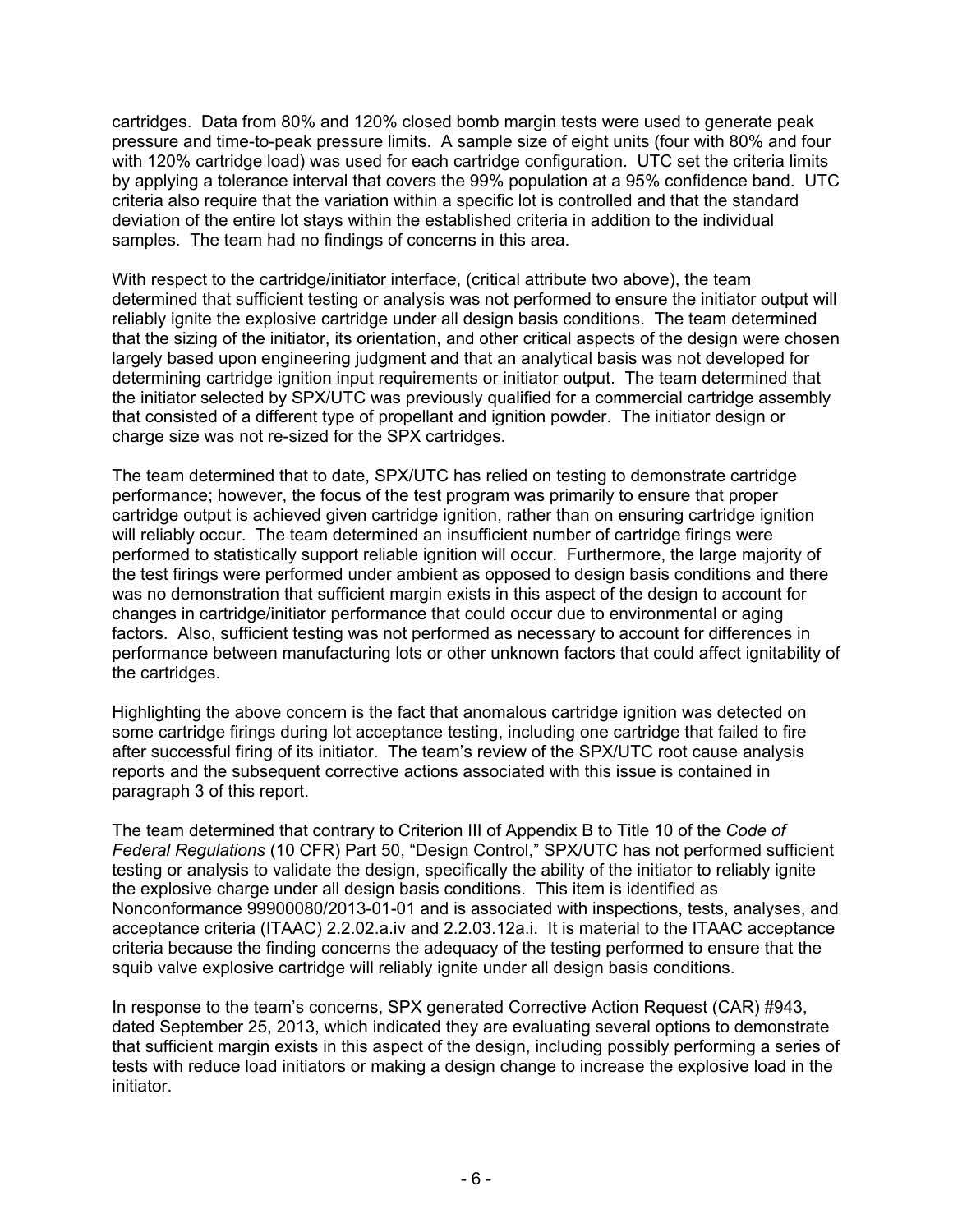# c. Conclusions

The team concluded that SPX/UTC had performed sufficient testing and analysis to ensure that given the successful ignition of the explosive cartridge, its output would be sufficient to operate the valve. No findings of significance were identified associated with this aspect of the team's review. With respect to the cartridge/initiator interface, the team determined that sufficient testing or analysis was not performed to ensure the initiator output would be sufficient to reliably ignite the explosive cartridge. This item is identified as Nonconformance 99900080/2013-01-01 and is associated with ITAAC s 2.2.02.a.iv and 2.2.03.12a.i. It is material to the ITAAC acceptance criteria because the finding concerns the adequacy of the testing performed to ensure that the squib valve explosive cartridge will reliably ignite under all design basis conditions.

# 2. Manufacturing Controls on Production and Testing of Explosive Powder Production

# a. Scope

 $\overline{a}$ 

The inspection team reviewed procurement, manufacturing, and testing records associated with the production by UTC of the carbon potassium nitrate (CPN) powder used in the explosive cartridges. SPX/UTC has determined that producing the correct formulation of CPN is critical to ensuring reliable ignition and output of the squib valve explosive cartridges.

# b. Findings and Observations

The team identified that UTC commercially procures the individual components that go into the CPN powder and then mixes the components to produce the completed product. Of specific concern is that the correct powder particle size be produced, that the end product contains the correct ratios of individual components, and that the mixture does not contain any contaminants. The team reviewed UTC procedure 17399(0)MP, "General Procedure For The Preparation of Carbon Potassium Nitrate (CPN) Powder," Revision C, dated 9/30/2009. The team verified the procedure provided sufficient guidance for production of the CPN powder.

As identified in the SPX/UTC root cause analysis reports performed in response to anomalous cartridge performance, establishing the correct particle size of the explosive powder is critical to ensuring reliable cartridge ignition. The team identified that UTC verifies correct particle size by performing sample testing of each powder lot using a Microtrac SRA150 particle analyzer. The team witnessed UTC perform a calibration check of the analyzer and verified that the analyzer was appropriately calibrated for the range of use applicable to the CPN powder. The resultant mixture actually contains a range of particle sizes and SPX/UTC has specified a maximum mean particle size as an acceptance criteria for the CPN powder mixture. The team questioned whether the particle size distribution around the mean could also be important to ensuring reliable cartridge ignition. In response to the team's questions, SPX generated Corrective Action Request #943, dated 9/25/2013, and indicated that they would add an additional check to either quantitatively or qualitatively evaluate the particle distribution size for each lot of CPN. The team considered this to be a minor issue and an enhancement to the current procedures.

The team identified that UTC manufactures the CPN from individual mix constituents procured from commercial suppliers. As defined in CDI 399896, Revision 8, dated 5/16/2013, SPX's overall process for "dedicating"<sup>2</sup> the explosive cartridges being manufactured by UTC, requires

 $2^{2}$  10 CFR Part 21.3, defines "Dedication" as ... an acceptance process undertaken to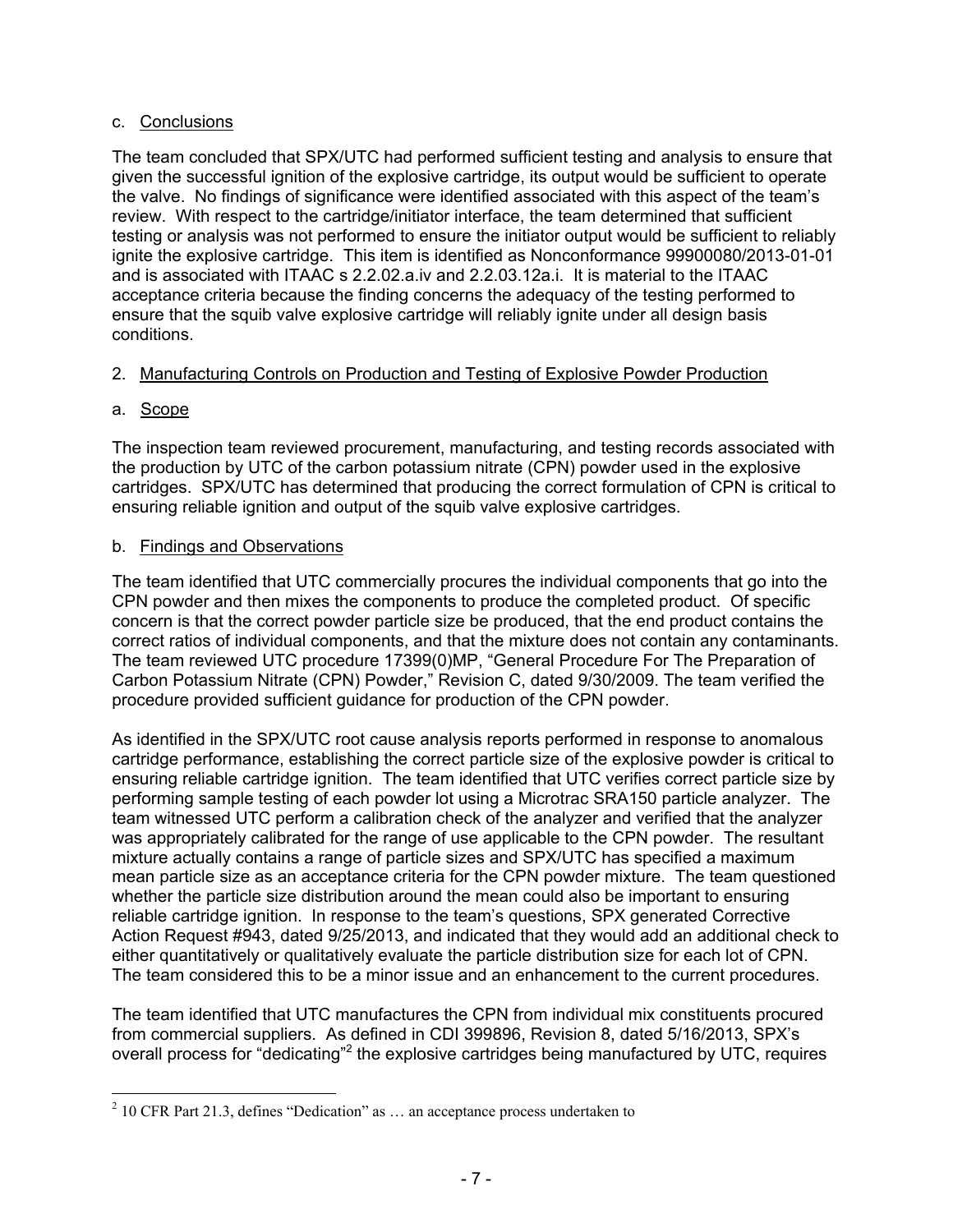specific testing of each powder mix for heat of explosion and carbon content. The SPX dedication process does not however require that testing or methods be employed to verify the composition of the CPN individual mix constituents. While certificates of conformance were provided to UTC by the commercial suppliers of the mix constituents stating that the products meet the purchase specifications (which include purity requirements), the certificates of conformance were not validated by either UTC or SPX through an audit of the supplier or through any other means. While not a specific concern for powder lots that will actually be subjected to environmental qualification testing, the team was concerned that subsequently produced powder lots could contain contaminants that could degrade performance under design basis conditions but would not be detected by the currently specified dedication process. This concern would make it difficult to verify that any production cartridges containing explosive powder from a different lot were in fact bounded by components that were actually subjected to the qualification testing.

Criterion III, "Design Control," of Appendix B to 10 CFR Part 50, states, in part, that "applicable regulatory requirements and the design basis are correctly translated into specifications, drawings, procedures, and instructions." It also states that "measures shall be established for the selection and review for suitability of application of materials, parts, equipment, and processes that are essential to the safety-related functions of the structures, systems, and components."

The team determined that contrary to Criterion III of Appendix B to 10CFR Part 50, "Design Control," SPX/UTC had not established sufficient measures for the review for suitability of application of the explosive powder which is a safety-related component within the squib valve system. Specifically, SPX/UTC had not identified all critical characteristics of the explosive powder mix nor had SPX/UTC instituted controls sufficient to ensure the absence of contaminants from the explosive powder mix through inspections, tests, or analysis. This item was identified as Nonconformance 99900080/2013-01-02. This inspection finding is associated with ITAAC s 2.2.02.a.v and 2.2.03.12a.ii.and is material to the ITAAC acceptance criteria because the finding concerns the adequacy of the testing performed to ensure that the production squib valves will be bounded by those that were tested through the qualification program.

### c. Conclusions

The team verified the procedure provided sufficient guidance for production of the CPN powder. The team identified that UTC verifies correct particle size by performing sample testing of each powder lot using a particle analyzer. The team determined that SPX had not identified all critical characteristics of the explosive powder mix or instituted controls sufficient to ensure the absence of contaminants from the explosive powder mix through inspections, tests, or analysis. This item was identified as Nonconformance 99900080/2013-01-02. This inspection finding is associated with ITAAC s 2.2.02.a.v and 2.2.03.12a.ii.and is material to the ITAAC acceptance criteria because the finding concerns the adequacy of the testing performed to ensure that the

 provide reasonable assurance that a commercial grade item to be used in a basic component will perform its intended safety function and, in this respect, is deemed equivalent to an item designed and manufactured under a 10 CFR Part 50, Appendix B, quality assurance program. This assurance is achieved by identifying the critical characteristics of the item and verifying their acceptance by inspections, tests, or analysis performed by the purchaser or third party dedicating entity…."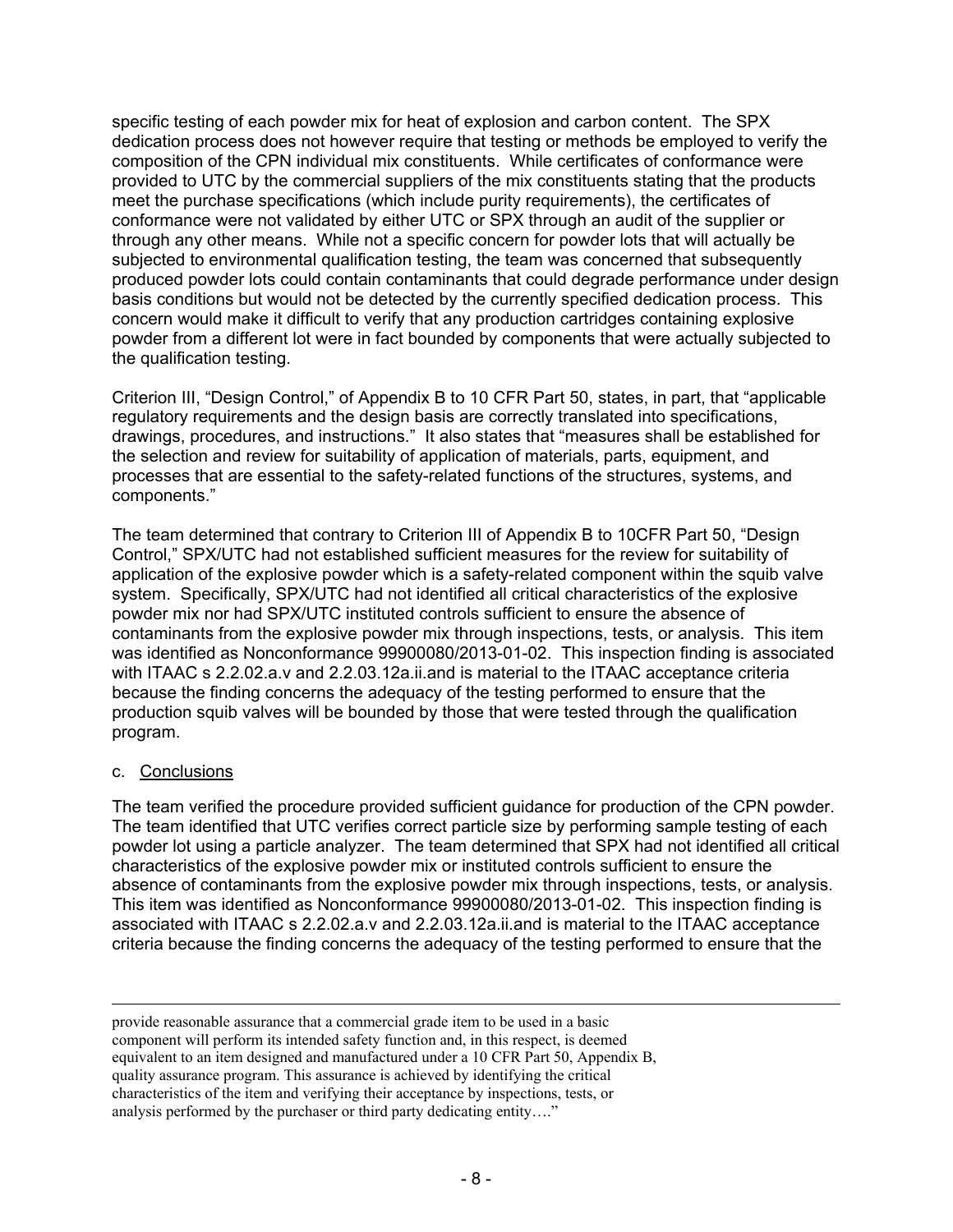production squib valves will be bounded by those that were tested through the qualification program.

# 3. Review of Root Cause Analysis Reports Associated with Anomalous Cartridge Performance

# a. Scope

The team reviewed the Failure Analysis Report (FAR) and Root Cause Analysis which were conducted by SPX/UTC after several explosive cartridges exhibited anomalous performance during previous testing. During the 80% margin testing of HP cartridges and the lot acceptance testing of LP and ADS cartridges, UTC observed unusually large and variable time delays between the application of electrical current to the initiator and first indication of pressure in the cartridge. Most significant was the fact that one of the cartridges failed to fire even though its initiator fired successfully.

# b. Findings and Observations

The inspection team identified that the SPX/UTC FAR consisted of a detailed fault tree analysis. The team identified that the most possible failure modes were analyzed and evaluated. The report concluded that the root cause of the ignition anomalies was a CPN powder particle size that was too large (even though it was within the specified tolerance range that had been developed for the powder at that time); however, the report did not address what aspect of the design development process failed, resulting in the selection of an inappropriate mean particle size for the CPN powder. Also, the report did not assess as a possibility that the initiator design output was insufficient to reliably ignite the cartridge. The team found SPX/UTC's specific corrective actions to this issue (which included the establishment of a new lower limit on the CPN powder mean particle size) to be reasonable to address the stated root cause. The corrective actions also included establishing a new requirement to monitor the ignition pressure and time to ignition for the cartridges subjected to lot acceptance testing; however, the corrective actions were incomplete in that they failed to address the possibility of insufficient initiator output. Failure of SPX/UTC to sufficiently validate this aspect of the design is identified as a nonconformance in paragraph 1 of this report. No additional findings were identified.

# c. Conclusion

The inspection team identified that the SPX/UTC FAR consisted of a detailed fault tree analysis. The team identified that the most possible failure modes were analyzed and evaluated properly; however, the fault tree did not assess as a possibility that the initiator design output was insufficient to reliably ignite the cartridge. Failure of SPX/UTC to sufficiently validate this aspect of the design is identified as a nonconformance in paragraph 1 of this report. No additional findings were identified.

# 4. Welding of Internal and External Seals

# a. Scope

The inspection team reviewed activities and documentation associated with the welding of the cartridge internal and external seals. The external seal prevents moisture intrusion into the cartridge. The internal seal separates the granular from explosive powder and allows sufficient pressure to develop inside the powder chamber of the cartridge to ensure reliable ignition. SPX/UTC's Standard 5059 and UTC Standard 3.3.8-3 provides detailed welding requirements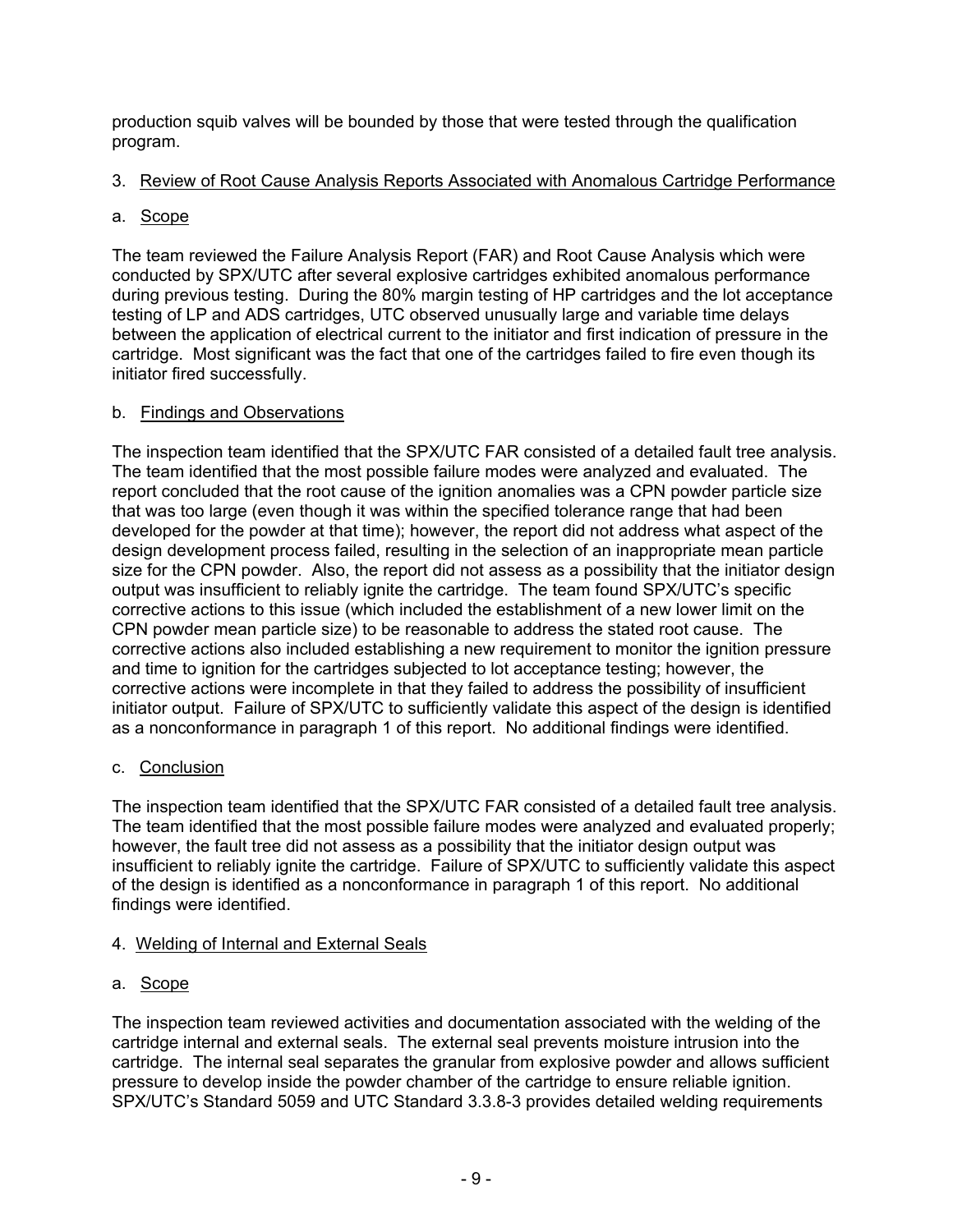for welding these seals in accordance with the overlying Westinghouse Design Specification APP-PV98-ZO-001. These standards specify requirements for non-structural resistance spot welding for pyrotechnic bridgewires, the development of the laser weld schedules, and the acceptance criteria consisting of visual inspections of the weld joints and non-destructive tests. The NRC inspection team witnessed the test set-up for welding of the internal and output closure disks and interviewed the laser welding technician onsite. The team determined that the test-setup was in accordance with the detailed welding instructions of UTC's 17399. The team also witnessed helium leak rate tests for the 14-inch ADS squib valve cartridge assemblies that were performed to demonstrate the integrity of the internal and external welds.

# b. Findings and Observations

The team identified that the cartridge assembly consists of a thin internal steel disc separating the ignition cavity from the main propellant chamber. The internal disc is laser welded onto the shoulder in the ignition cavity and has an etched pattern that allows a controlled fracture along the etched lines. The team identified that a documented basis did not exist to demonstrate that the method used to weld the internal disc was strong enough to prevent premature disc separation from the cartridge body prior to the desired etched pattern fracture. As a result of the team's questions, SPX initiated CAR #943, dated September 25, 2013, to document this issue. The CAR specified as a corrective action that a sample cartridge will be tested from each production lot to ensure that the weld strength is sufficient. This was identified as a minor issue as there was no indication that the weld strength is insufficient and the correctives action specified in the CAR should be sufficient to address any potential concerns.

No findings of significance were identified.

### c. Conclusions

The inspectors determined that the implementation of SPX/UTC programs for the welding of the internal and external seals was in accordance with the regulatory requirements of Criterion IX of Appendix B to 10 CFR Part 50. No findings of significance were identified.

### 5. Non-destructive Testing of Cartridge

### a. Scope

The inspection team reviewed activities and documentation associated with the non-destructive testing of the production cartridges, initiators and propellant. This testing is important as it ensures that the component parts of the cartridge have been properly manufactured and assembled to meet design specifications. The specified testing included a(n):

- Proof Pressure Test
- Leak Test
- X-Ray
- Insulation Resistance
- Dielectric
- Bridge Wire Resistance
- Electrostatic Discharge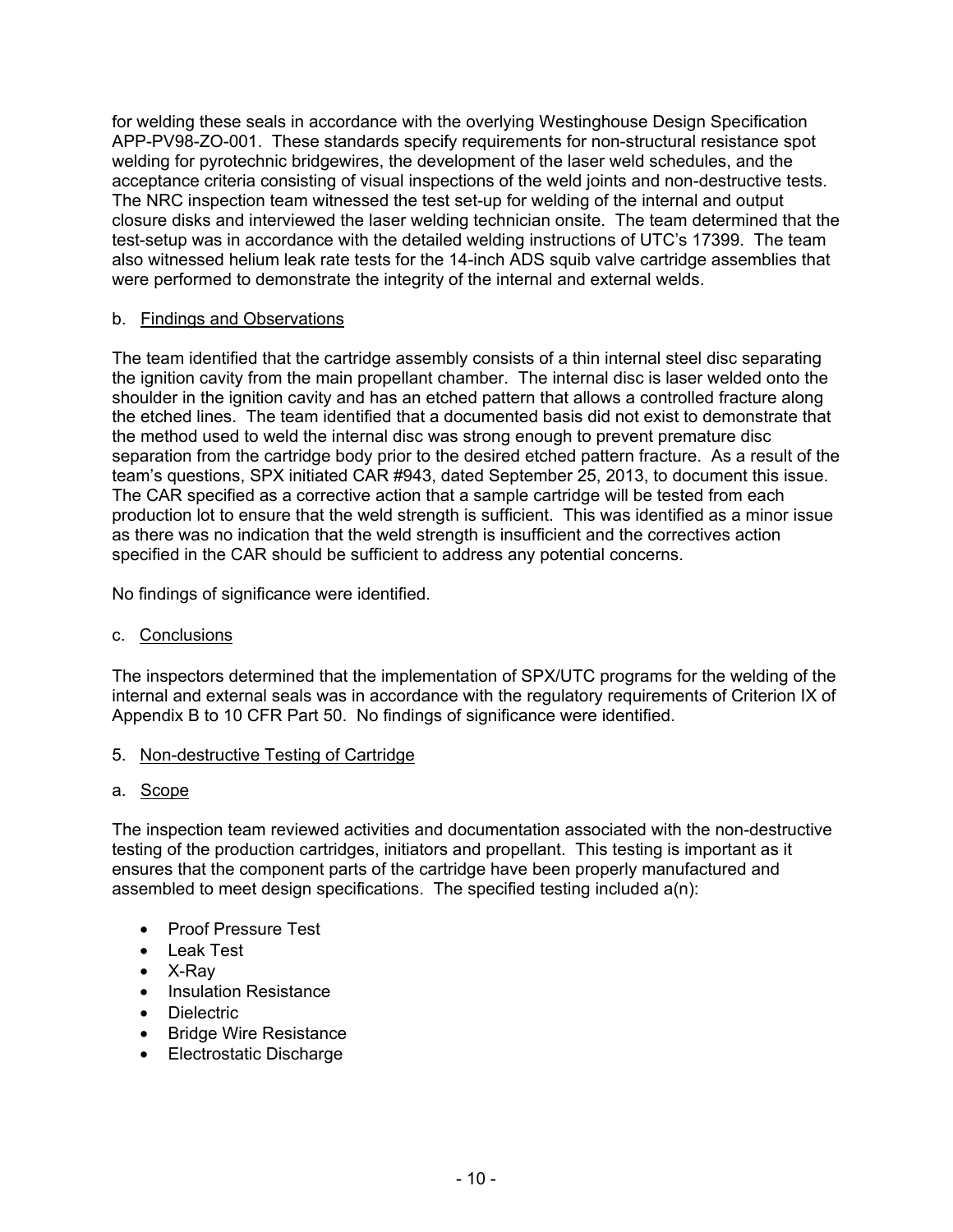- Product Examination
- Moisture Content Test

The team reviewed manufacturing, individual, and lot sample acceptance test procedures and work orders requesting the tests and describing test results. The team interviewed personnel who performed equipment testing and calibration of equipment used in non-destructive testing.

#### b. Findings and Observations

The non-destructive test protocol was found to be sufficient to ensure the proper manufacture and assembly of the cartridges. All personnel interviewed were trained and knowledgeable of the testing procedures and could explain procedures for addressing material that did not conform to design standards.

#### c. Conclusions

The inspection team reviewed activities and documentation associated with the non-destructive testing of the production cartridges, initiators and propellant. No findings of significance were identified.

#### 6. Loading of Explosive Powder

a. Scope

The inspection team reviewed the manufacturing procedure for cartridge assembly of the 8-Inch high pressure squib valves, including specific instructions concerning the loading of the propellant into the cartridge. The team also reviewed the Moisture Test Data Report, "Standard 3.5.1.1.1 (w)" for the propellant being loaded and the scale calibration certification report for the scale being used. The team witnessed the loading of propellant into the cartridge. Loading personnel were interviewed and their training and qualifications forms were reviewed.

The team reviewed the results of the last explosive safety inspection conducted by the Bureau of Alcohol, Tobacco, Firearms, and Explosives (ATFE). In that inspection four issues were identified.

#### b. Findings and Observations

The personnel loading the cartridge were found to be trained and knowledgeable of their duties in the loading process. The team verified that the four issues contained in the ATFE report had been corrected and had no impact on the subject activities. No findings of significance were identified.

#### c. Conclusion

No findings of significance were identified associated with the controls instituted to load explosive powder into the squib valve cartridges.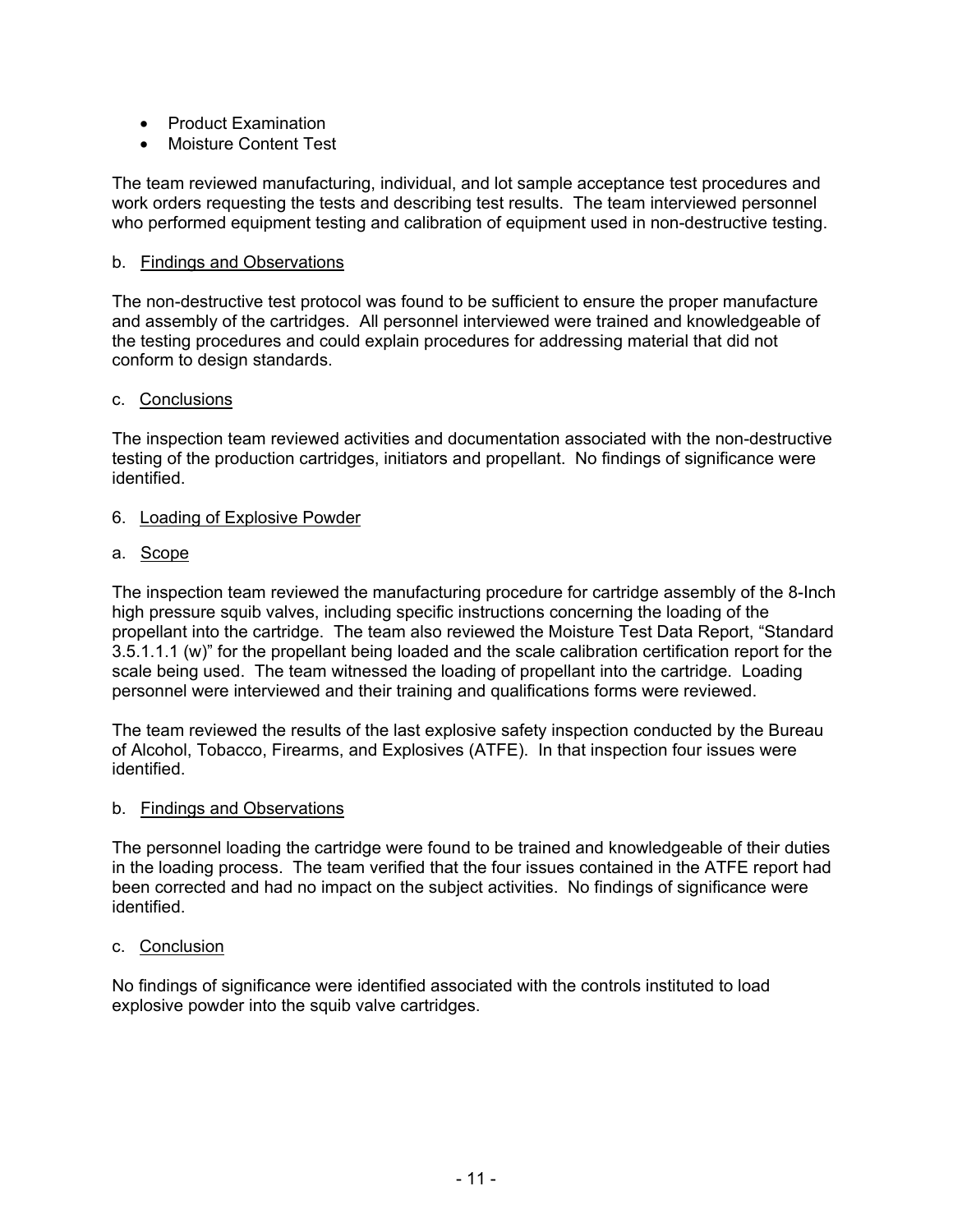# 7. Review of Non-conformance Reports and Corrective Action Documents

## a. Scope

The NRC inspection team reviewed several nonconformance and corrective action documents with an emphasis on the squib valve explosive cartridges to verify that procedures were established and implemented for controlling nonconforming materials, parts or components and for correcting conditions adverse to quality in accordance with Criteria XV and XVI of Appendix B to 10 CFR Part 50. The team assessed whether SPX/UTC had (1) dispositioned the nonconformance reports in accordance with approved procedures, (2) presented an appropriate technical justification for various dispositions, and (3) taken appropriate corrective actions with regard to the nonconforming materials or items. In addition, the inspection team discussed the nonconformance and corrective action programs with SPX/UTC management and technical staff.

### b. Findings and Observations

The inspectors verified that the nonconformance reports were reviewed and evaluated in accordance with SPX/UTC QA manual and procedures. The inspection team had no findings of concern in this inspection area; however, the team determined that SPX had closed two corrective action reports (CARs 850 and 881) before ensuring that the specified corrective actions had been implemented. These CARs involved issues with traceability of explosive powder lots and a lost work order at UTC. The team determined that SPX had closed the CARs upon the receipt of UTC's proposed corrective actions without verifying whether the proposed corrective actions had been implemented. The specified corrective actions included the revisions of work instructions for issuing work orders, creating storage locations for work orders, training in all departments for a new work order process, and monitoring the effectiveness of the corrective actions that were implemented. During the inspection, the team could find no objective evidence that all these corrective actions had been implemented on site. The team determined that contrary to Criterion XVI, "Corrective Action," of Appendix B to 10 CFR Part 50, SPX/UTC had failed to promptly correct conditions adverse to quality associated with the traceability of explosive powder and control of work orders. This issue is identified as Nonconformance 99900080/2013-01-03.

### c. Conclusions

The NRC inspection team determined, that for the samples inspected, SPX/UTC adequately implemented its procedures to control nonconforming materials, parts, and components as required by Criterion XV of Appendix B to 10 CFR Part 50.

The inspectors also reviewed SPX/UTC's implementing procedures governing the corrective action process to verify compliance with the requirements of Criterion XVI, "Corrective Action," of Appendix B to 10 CFR Part 50. Based on this review, the inspectors issued Nonconformance 99900080/2013-201-03, for failure to implement all corrective actions associated with CARs 881 and 850.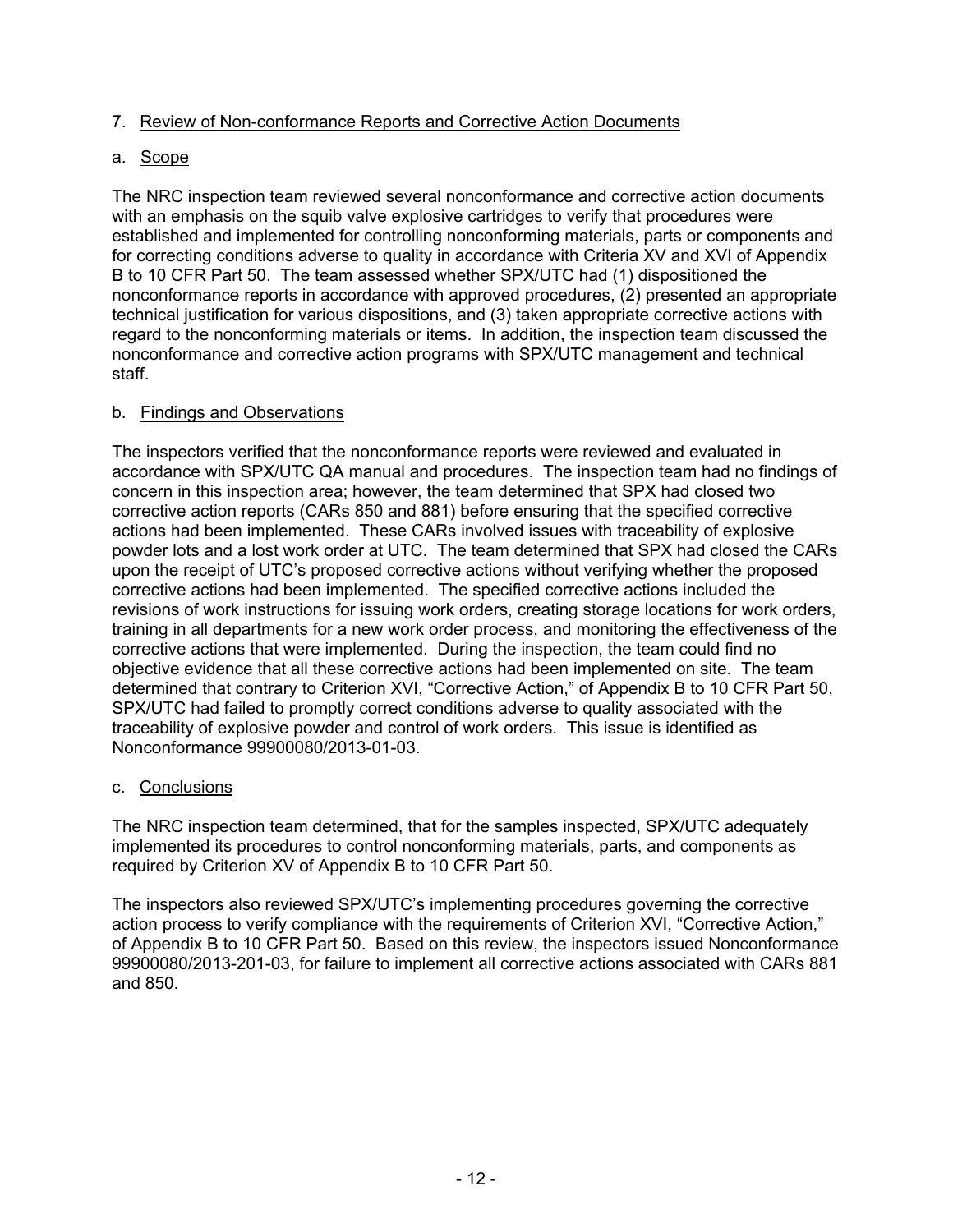# 8. Review of Calibration Records for Critical Instruments

# a. Scope

The NRC inspection team reviewed measuring and test equipment (M&TE) policies and procedures to determine if SPX/UTC's controls were in compliance with the regulatory requirements of Criterion XII, "Control of Measuring and Test Equipment," of Appendix B to 10 CFR Part 50. The NRC inspection team sampled calibration records for M&TE to ensure that the instruments and testing devices used in the production and testing of the squib valve cartridges were properly controlled. The inspection team verified calibration records for M&TE used during the dedication process to verify the correct dimensions of the cartridges. The inspection team confirmed that these instruments were calibrated and appropriate for the range of operation for each described activity. The NRC inspection team also reviewed calibration records for UTC's laser particle size analyzer and glass microspheres which are used to measure the particle size of the CPN powder which is critical to ensuring reliable cartridge ignition. The inspection team verified that the certificates of calibration services were traceable to National Institute of Standards and Technology (NIST) standards and verified the accuracy of critical values used in the testing requirements of this equipment. In addition, the inspectors verified the implementation of M&TE control through direct observation of inspection activities of SPX/UTC personnel and discussed M&TE processes with SPX/UTC management and technical staff. Specifically, during the helium leak rate testing activities the NRC inspection team witnessed the calibration of the helium leak machine and associated equipment and verified calibration stickers and calibration dates were current.

### b. Findings and Observations

No findings of significance were identified.

### c. Conclusions

The inspectors determined that SPX/UTC has established a program that adequately controls calibration and use of M&TE in accordance with the regulatory requirements of Criterion XII, "Control of Measuring and Test Equipment," of Appendix B to 10 CFR Part 50. No findings of significance were identified.

### 9. Exit Meeting

On September 27, 2013 the inspectors presented the inspection scope and findings during an exit meeting. Representatives from UTC, SPX, and Westinghouse were in attendance.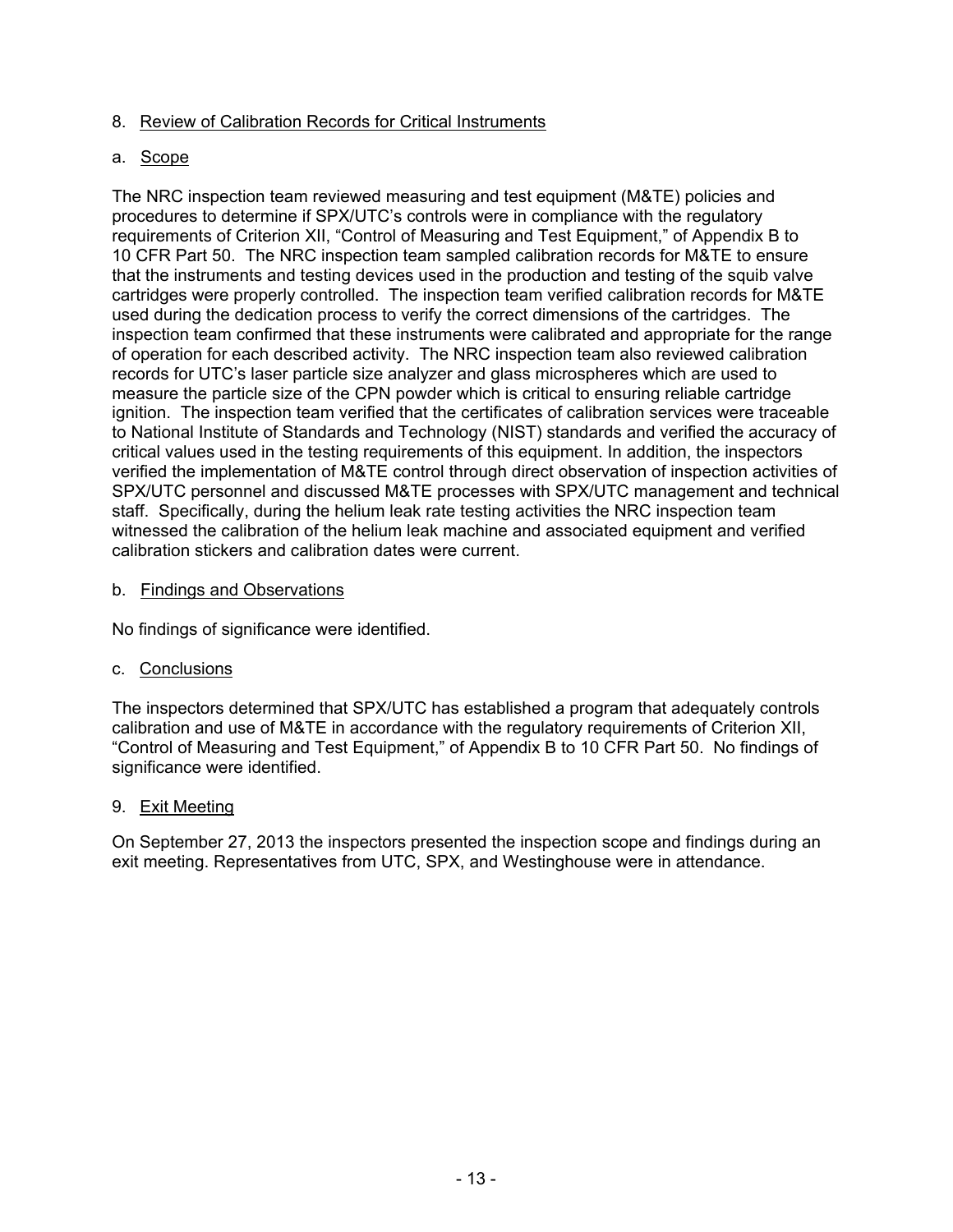# **ATTACHMENT**

# 1. PERSONS CONTACTED

| <b>Name</b>           | <b>Title</b>                         | <b>Affiliation</b> | <b>Entrance</b> | <b>Exit</b>  | <b>Interviewed</b> |
|-----------------------|--------------------------------------|--------------------|-----------------|--------------|--------------------|
| Jeffrey Jacobson      | Inspection<br><b>Team Leader</b>     | <b>NRC</b>         | X               | $\mathsf{x}$ |                    |
| Ralph Way             | Senior Level<br>Advisor              | <b>NRC</b>         | X               | X            |                    |
| Sirri Oguz            | Consultant                           | <b>NASA</b>        | X               | X            |                    |
| <b>Shavon Edmonds</b> | Inspector                            | <b>NRC</b>         | X               |              |                    |
| <b>Richard Kuntz</b>  | Quality<br>Assurance<br>Manager      | <b>SPX</b>         | X               | X            | X                  |
| David Ristau          | Engineering<br>Manager               | <b>SPX</b>         | X               | X            | X                  |
| <b>Ron Wessel</b>     | Licensing<br>Engineer                | Westinghouse       | X               | $\mathsf{x}$ |                    |
| <b>Steve McDonald</b> | Chief<br>Engineer                    | <b>SPX</b>         | X               | X            | X                  |
| <b>April Maestas</b>  | Quality<br>Analyst                   | <b>UTC</b>         | X               | $\mathsf{x}$ | X                  |
| <b>Daniel Galasso</b> | Program<br>Manager                   | <b>UTC</b>         | X               | X            | $\pmb{\times}$     |
| Mike Laubham          | <b>Lead Quality</b><br>Engineer      | Westinghouse       | X               |              |                    |
| Tom Bierman           | Director of<br>Quality<br>Assurance  | <b>SPX</b>         | X               |              |                    |
| <b>Preston Vock</b>   | Mechanical<br>Engineering<br>Manager | Westinghouse       | X               |              |                    |
| <b>Aaron Bennetts</b> | Site Leader                          | <b>UTC</b>         |                 | X            |                    |
| Dana Mays             | Quality<br>Assurance<br>Inspector    | <b>SPX</b>         | X               |              |                    |

# 2. INSPECTION PROCEDURES USED

Inspection Procedure 43002, "Routine Inspections of Nuclear Vendors," dated April 25, 2011.

Inspection Procedure 43004, "Inspection of Commercial-Grade Dedication Programs," dated April 25, 2011.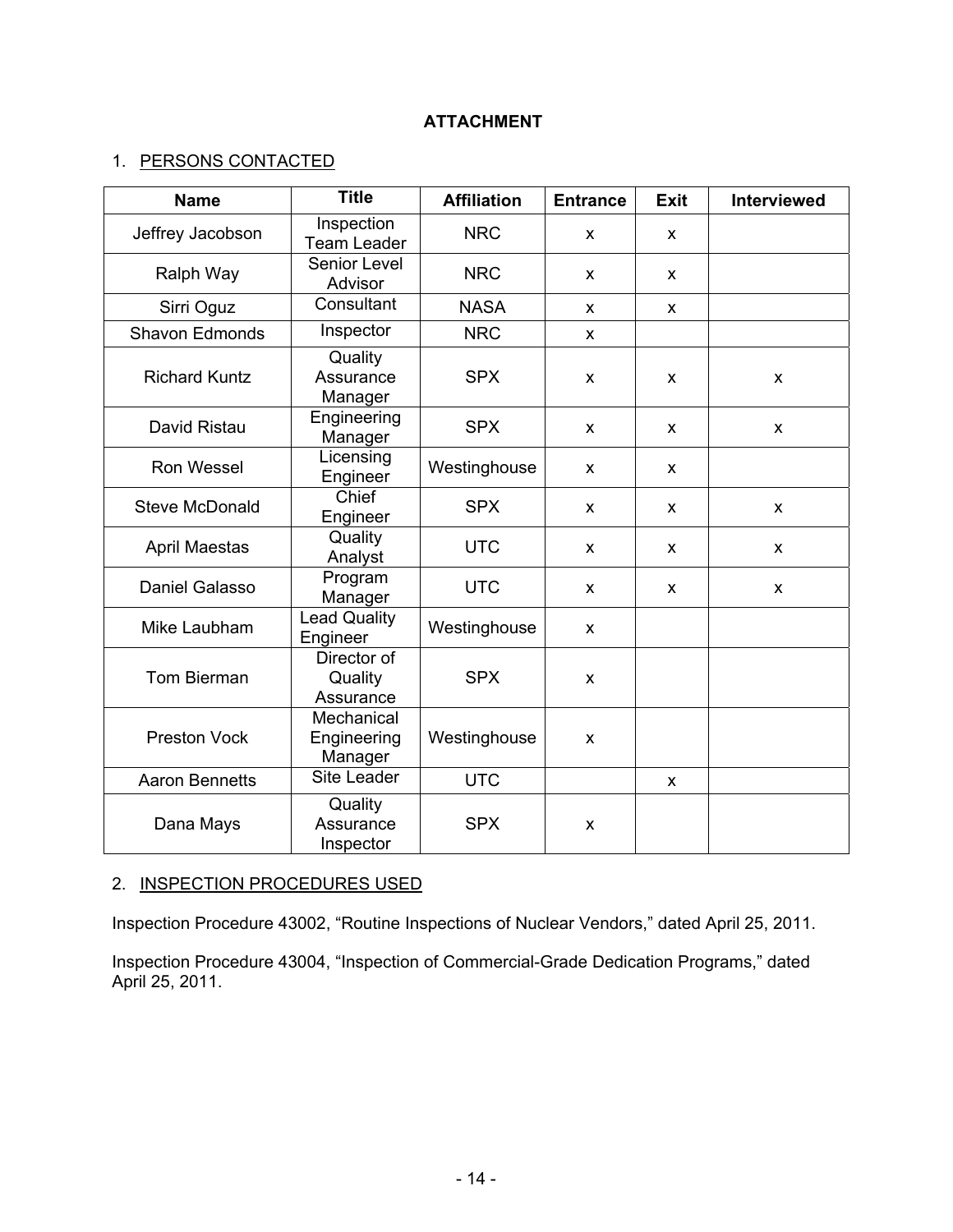# 3. LIST OF ITEMS OPENED, CLOSED, AND DISCUSSED

| Item Number                                  | Status       | <u>Type</u>              | Description                    |
|----------------------------------------------|--------------|--------------------------|--------------------------------|
| 99900080/2013-201-01<br>99900080/2013-201-02 | Open<br>Open | <b>NON</b><br><b>NON</b> | Criterion III<br>Criterion III |
| 99900080/2013-201-03                         | Open         | <b>NON</b>               | <b>Criterion XVI</b>           |

## INSPECTIONS, TESTS, ANALYSES AND ACCEPTANCE CRITERIA

The U.S. Nuclear Regulatory Commission (NRC) inspectors identified the following inspections, tests, analyses, and acceptance criteria (ITAAC) related to components being designed, manufactured, and tested by SPX. At the time of the inspection, SPX was involved in design, manufacturing, and testing of squib valves for the Westinghouse AP1000 reactor design. For the ITAAC listed below, the NRC inspection team reviewed applicable quality assurance controls, test data, and analyses in the areas of design validation and lot acceptance testing, manufacturing and assembly, corrective actions, control of special processes, non-destructive testing of the explosive cartridge, and calibration of critical instruments. The ITAAC's design commitment referenced below are for future use by the NRC staff during the ITAAC closure process; the listing of these ITAAC design commitments does not constitute that they have been met and closed. The NRC inspection team identified findings associated with the ITAAC identified below.

| Appendix C from the<br><b>Combined License for</b><br>Vogtle Units 3 and 4<br>and V.C. Summer<br>Units 2 and 3 | No. 56  | 2.1.02.12a.iv | A test report exists<br>and concludes that<br>each squib valve<br>changes position as<br>indicated in Table<br>2.1.2-1 under<br>design conditions. |
|----------------------------------------------------------------------------------------------------------------|---------|---------------|----------------------------------------------------------------------------------------------------------------------------------------------------|
| Appendix C from the<br><b>Combined License for</b><br>Vogtle Units 3 and 4<br>and V.C. Summer<br>Units 2 and 3 | No. 57  | 2.1.02.12a.v  | A report exists and<br>concludes that the<br>as-built<br>squib valves are<br>bounded by<br>the tests or type<br>tests.                             |
| Appendix C from the<br><b>Combined License for</b><br>Vogtle Units 3 and 4<br>and V.C. Summer<br>Units 2 and 3 | No. 214 | 2.2.03.12a.i  | A test report exists<br>and concludes that<br>each squib valve<br>changes position as<br>indicated in Table<br>2.2.3-1 under<br>design conditions. |
| Appendix C from the<br><b>Combined License for</b><br>Vogtle Units 3 and 4<br>and V.C. Summer<br>Units 2 and 3 | No. 215 | 2.2.03.12a.ii | A report exists and<br>concludes that the<br>as-built<br>squib valves are<br>bounded by<br>the tests or type<br>tests.                             |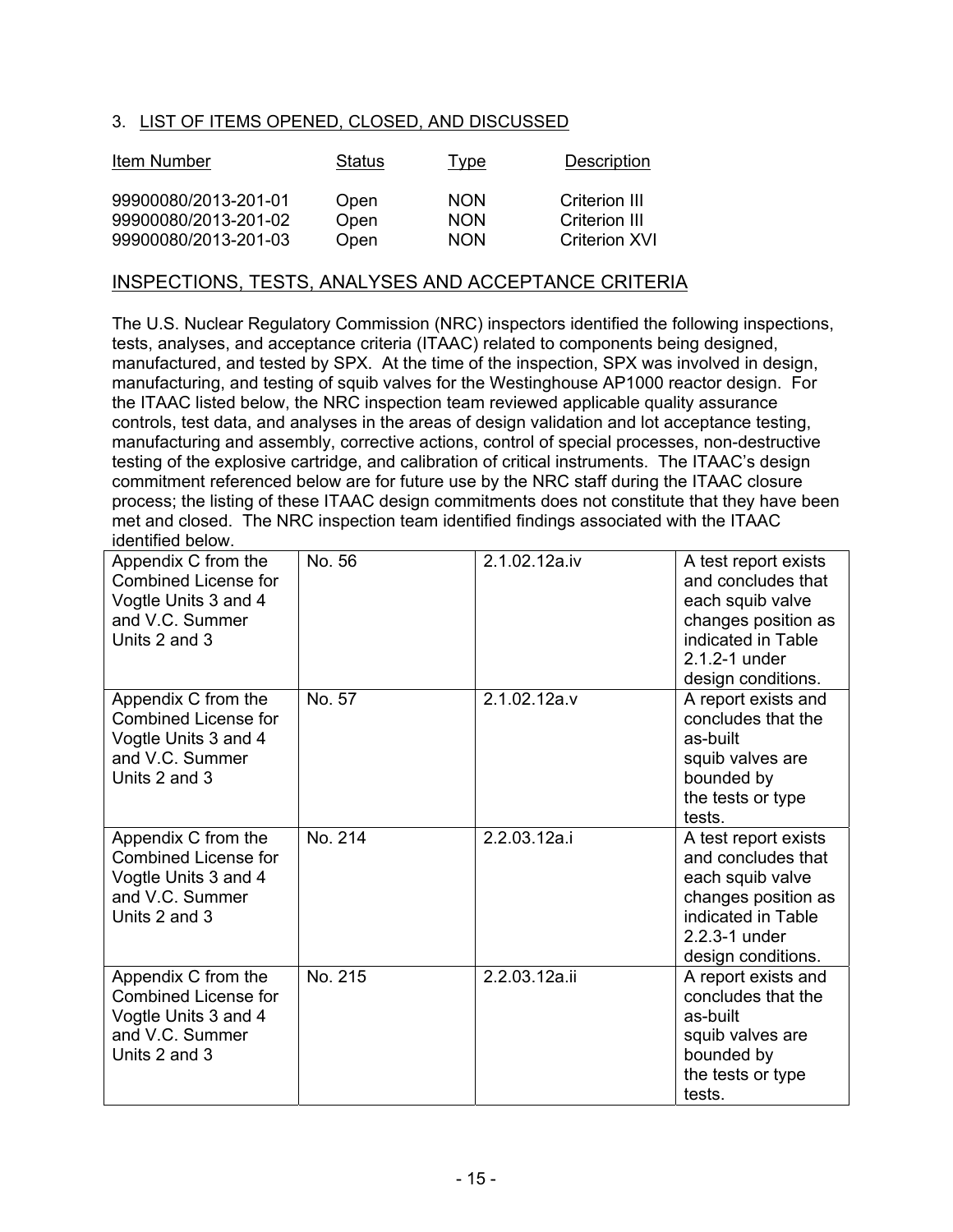# 5. DOCUMENTS REVIEWED

- Purchase Orders
	- o PO 4500338123 from SPX Flow Technology to UTC dated September 20th, 2013
	- o PO 4500720345 from SPX Flow Technology to UTC dated September 20th, 2013
	- o PO 4500750662 from SPX Flow Technology to UTC dated September 20th, 2013
- Corrective Actions and Nonconformance Reports
	- o SPX Nonconformance Report 051483, "Equipment: Cartridge Housing" dated September 25th, 2013
	- o SPX Corrective Action Report (CAR) 881, "Lost traceability of the QME 2 powder" date issued to UTC June 5th , 2013
	- o SPX Corrective Action Report (CAR) 756, "Initiator Housing supplied not machined to print" date issued to UTC August 7th , 2012
	- o SPX Corrective Action Report (CAR) 850, "Cartridge powder mixing issue at UTAS PN 17399105-1" date issued to UTC March 7th, 2013
	- o UTC Corrective Action Report (PCAR) # 5480, "Cartridge powder mixing issue" dated March 8th, 2013
	- o UTC Corrective Action Report/Root Cause (RRCA) Form R5523, "Manufacturing work order for CPN Powder" dated June 17th , 2013
	- $\circ$  UTC PCAR #5442 "Accratronics machines the body of the initiator" dated November 5th,2012
- Procedures
	- $\circ$  UTC standard 8.1.17, "Work instructions for internal and supplier preventive and corrective actions", Revision R, dated October 1st , 2012
	- $\circ$  UTC standard 8.1.18, "Work instructions for nonconforming material", Revision R, dated December 6th, 2002
	- o UTC Standard 5059, "Process specification for bridgewire welding with the Huges welder", Revision D, dated Jan 4th 1994
	- o UTC Standard 3.3.8-3, "Laser Beam Welding With an ND: Yag Welder" Revision A, dated December 29th, 1993
	- o UTC 17399(03), MP "Manufacturing Procedure for the cartridge housing assembly 8-inch High pressure squib valve", dated September 24th, 2009
	- $\circ$  UTC 17399(04), MP "Manufacturing Procedure for the assembly 14-inch ADS squib valve", dated September 24th, 2009
	- o UTC 17399(02), MP "Manufacturing Procedure for the assembly 8-inch low pressure squib valve", dated September 24th, 2009
	- o UTC Standard 8.1.52, "Calibration system-work instructions", dated Jan 6th , 2003
	- o UTC standard M-1291, "Microtrac Particle Size Analysis", Revision C, dated April 11th , 2007
	- $\circ$  Acceptance Test Procedures (ATP) Manufacturing Procedures for the Initiator Assembly PN 17399400-1, dated 23 September 2009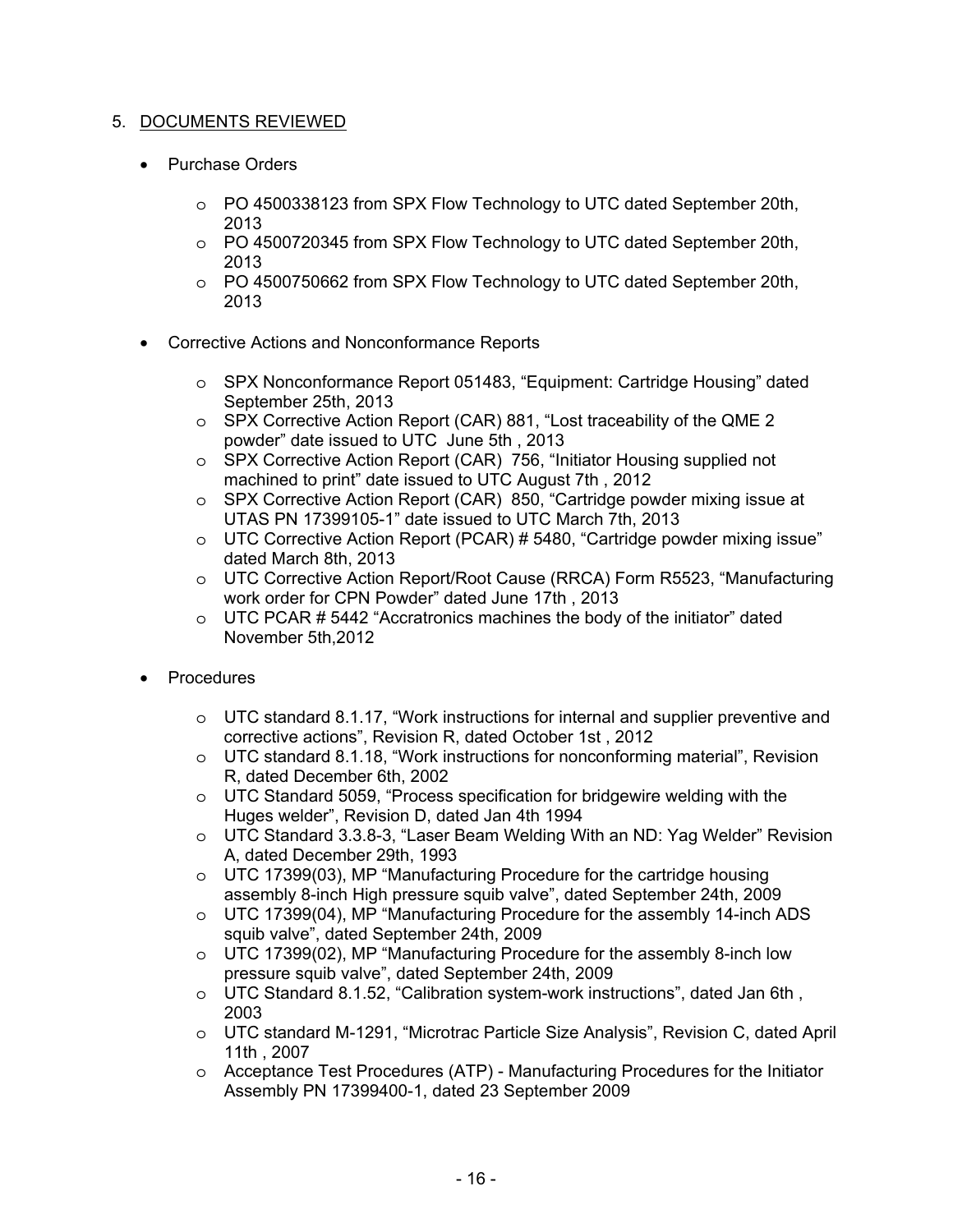- o Individual Acceptance Test and Lot Sample Acceptance Test Procedures for the Initiator Assembly, PN 17399400-1; Westinghouse Specification APP-PV98-ZO-001, dated 22 September 2009
- o X-Ray Inspection Procedure for the Initiator Assembly PN 17399400-1; Westinghouse Specification APP-PV98-ZO-001, dated 22 September 2009
- o Individual Acceptance Test and Lot Sample Acceptance Test Procedures for the Cartridge Assembly, 8" LP;l UTAS PNs 399896-1,-2 & 3 and Initiator Assembly, PN 17399400-1, Prepared by UTC Aerospace systems Interiors, dated 31 January 2012
- o Individual Acceptance Test and Lot Sample Acceptance Test Procedures for the Cartridge Assembly, 14" ADS; UTAS PNs 17399300-1,-2, & 3 or SPX PNs 400967-1, -2 & -3 and Initiator Assembly PN 17399400-1, dated 31 January 2012
- o Manufacturing Procedure for Cartridge Assembly, 8-Inch High Pressure Squib Valve UTAS PNs 17399300-1,-2, & 3; SPX PNs 400967 -1, -2, & -3; Prepared by UTC Aerospace systems Interiors, dated 24 September 2009
- o Manufacturing Procedure for Cartridge Housing Assembly UTAS PNs 17399300- 1,-2, & 3 SPX PNs 400967 -1, -2, & -3; dated 24 September 2009
- o General Procedures for the Preparation of Carbon Potassium Nitrate (CPN) Powder, PN 17399105-1, dated 30 September 2009
- o General Procedures for the Preparation of Carbon Potassium Nitrate (CPN) Granules PN 17399105-2, dated 30 September 2009
- MISC
	- o SPX/Copes-Vulcan Commercial Grade Dedication Instruction CDI# 400966 for "8" HIGH pressure squib valve cartridge assembly", Revision 9, dated May 16th, 2013
	- o SPX/Copes-Vulcan Commercial Grade Dedication Instruction CDI# 400967 for "8" ADS squib valve cartridge assembly", Revision 9, dated May 16th, 2013
	- o SPX/Copes-Vulcan Commercial Grade Dedication Instruction CDI# 399896 for "8" LOW pressure squib valve cartridge assembly", Revision 8, dated May 16th, 2013
	- o QC86-399896 "8" LP Squib valve Cartridge Assembly", Revision, 5 dated June 1st, 2012
	- o QC86-400967 "14" ADS Squib valve Cartridge Assembly", Revision 5, dated June 1st, 2012
	- o QC86-400966 "8" HP Squib valve Cartridge Assembly", Revision 5, dated June 1st, 2012
- Calibration Data
	- o Dukes Standards "Borosilicate Glass Microspheres" NIST Traceable Mean Diameter, calibrated on November 13th , 2012
	- $\circ$  UTC Calibration of 2'Digital indicator Model # 543-525-1, calibrated on April 30, 2013
	- o UTC Calibration of 6' Caliper Model #599-579-5, calibrated on November 7th , 2012
	- o UTC Calibration of Optical Comparator Model #HB400, calibrated on June 15th, 2013
	- o UTC Calibration of 2.4-2.8 DIA Intrimik Model#531B 2.4-2.8, calibrated on April 10, 2013